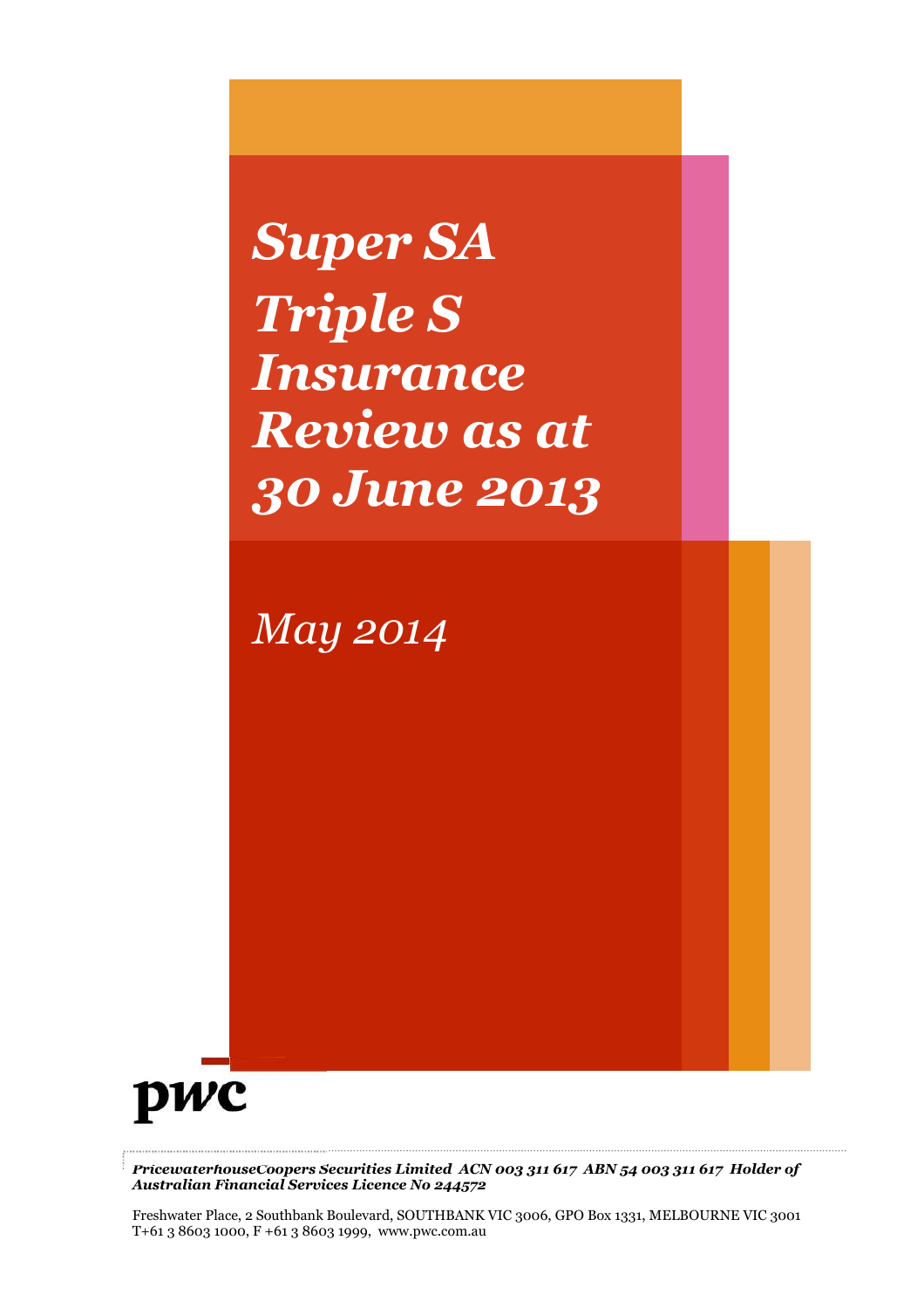# **Contents**

 $\sqrt{2}$ 

#### Page

| 1. |  |
|----|--|
| 2. |  |
| 3. |  |
| 4. |  |
| 5. |  |
| 6. |  |
| 7. |  |
| 8. |  |
|    |  |
|    |  |
|    |  |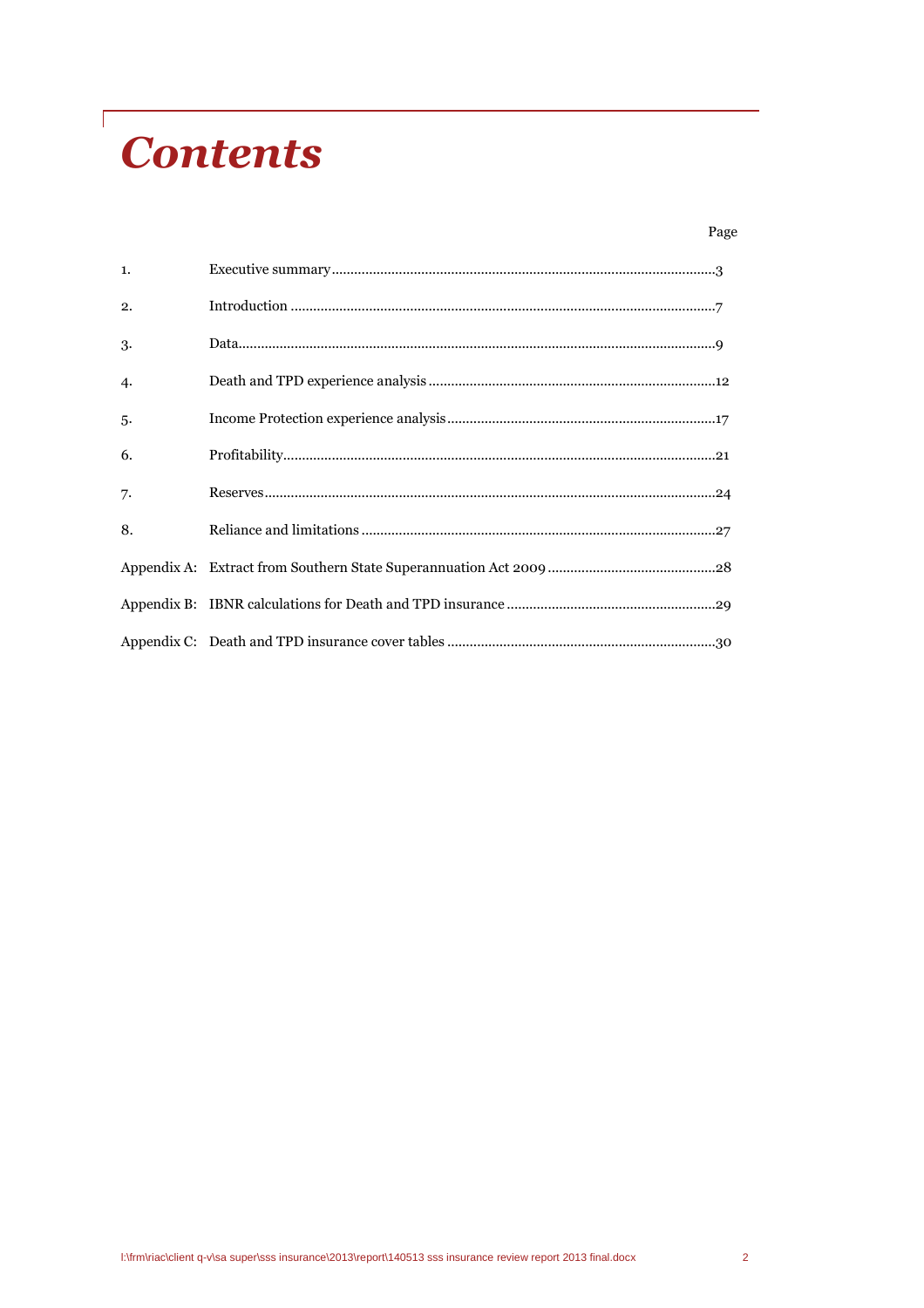# *1. Executive summary*

- 1.1 This actuarial investigation of the insurance arrangements of the Triple S Scheme is required by Section 17 of the Southern State Superannuation Act 2009. This is the fifth actuarial investigation, the previous investigation having been carried out by Dermot Balson and Catherine Nance in a report dated December 2010.
- 1.2 We were provided with electronic data by Super SA, and we are satisfied that any errors or omissions are not material. We adjusted the data to include allowance for claims which had been incurred prior to 30 June 2013, but which had not been finalised.

### *Overall conclusions*

#### **Industry Experience**

- 1.3 The industry is experiencing significant increase to TPD and IP claims.
- 1.4 However, we believe that the current benefits and premiums remain appropriate subject to issues noted below.

#### **Death and TPD**

- 1.5 Improvements in Super SA claims management are delaying claims.
- 1.6 The cost of standard cover remains approximately \$1 per unit per week, but is high for younger members (i.e. they are paying more than the cost of claims).
- 1.7 If standard cover premiums remain at \$0.75 per unit per week in order to share part of the asset surplus with members, the expected premium subsidy is \$3.3 million per annum.
- 1.8 The reserves are sufficient to cover the premium subsidy, however, providing a subsidy for voluntary units may not be the best use of reserves.
- 1.9 Fixed cover at fixed premium is not industry standard and should be discontinued. The current fixed cover premiums exceed claims but will potentially run at a loss in the future.

#### **Income protection**

- 1.10 The cost of cover (0.21% after expenses) now marginally exceeds the premium (at 0.20% of salary).
- 1.11 The industry standard approach would be to charge age based rates rather than one rate for all ages, although any change in premium rates would need to consider intergenerational issues.

#### **Reserves**

- 1.12 Free reserves increased marginally despite strong returns, due to increased prudential reserves required to cover worsening experience across industry.
- 1.13 Fixed cover cohort presents a risk of running at a loss, so a new reserve has been introduced.
- 1.14 The insurance reserves remain substantial, at over \$132.2 million at 30 June 2013, and we believe the Board is entitled to take the view that they remain adequate to support the current premium subsidy for at least the next three years.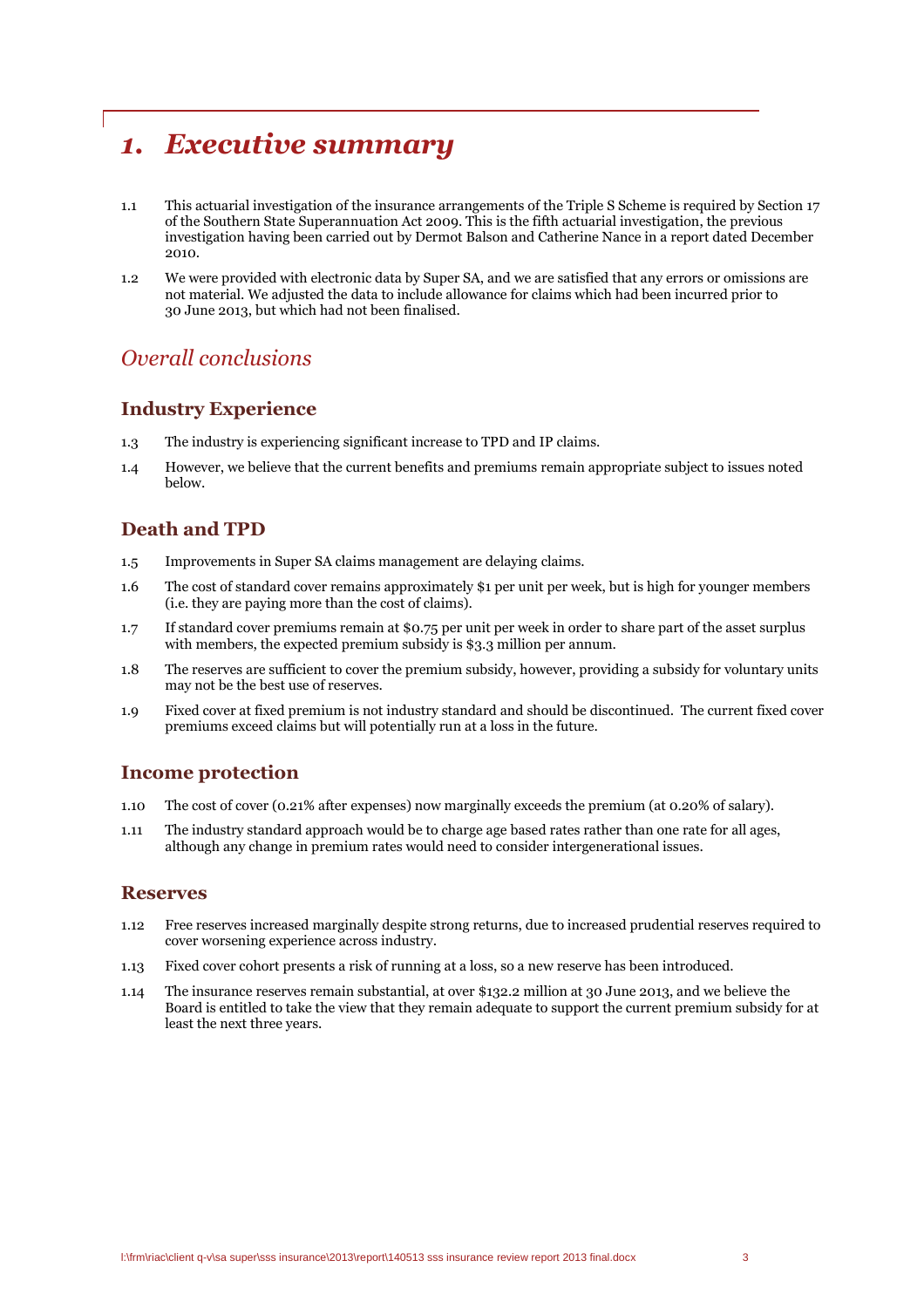### *Death and TPD*

1.15 Death and TPD actual claim cost (including IBNR) reduced marginally from 0.11% of sum insured for 2007-2010 to 0.10% for 2010-2013. The amount of TPD claims for 2013 were particularly low due to claims being made by older members with lower sum insured.

| Claims as % of sum insured |       |          |          |                  |  |  |
|----------------------------|-------|----------|----------|------------------|--|--|
| 2007-10<br>total           | 2011  | 2012     | 2013     | 2010-13<br>total |  |  |
| $0.11\%$                   | 0.07% | $0.11\%$ | $0.11\%$ | $0.10\%$         |  |  |

- 1.16 The number of TPD claims incurred in 2011 was 20% lower than 2010 and 2012 and this has contributed to the decrease in the claim cost. Indicative industry claim rates are closer to the Super SA experience for 2007-10 at 0.11%. Observations of TPD claim experience are that:
	- a. TPD claims are increasing across the industry
	- b. There is an increasing presence of legal firms in claims
	- c. The previous claim experience may reflect apathy of members and may not be the case in the future
	- d. Improvements in Super SA claims management is increasing delay patterns of claims.
- 1.17 The cost of standard cover remains at approximately \$1 per unit per week, but is high for younger member (i.e. they are paying more than the cost of claims).
- 1.18 If standard cover premiums remain at \$0.75 per unit per week, the expected premium subsidy is \$3.3 million per annum, of which \$0.6 million is in respect of additional voluntary cover over 2 units. Given "free reserves" of \$34 million, a subsidised premium is sustainable, however providing a subsidy for voluntary units may not be the best use of reserves.
- 1.19 Fixed cover for a fixed premium is not industry standard and should be discontinued. Currently, fixed cover premiums exceed claims, but while premiums remain fixed, expected claims will increase as fixed cover members' age. Therefore, the excess premium should be considered as a contribution to reserves and so a reserve has been introduced in 2013 for this group.

### *Income Protection*

1.20 The level of Income Protection claims has been increasing for 2010 to 2013, with the claim rate as a percentage of members significantly higher in 2012 and 2013 than preceding years.

|                   | Claims as % of members |       |       |       |  |  |
|-------------------|------------------------|-------|-------|-------|--|--|
|                   | 2010                   | 2011  | 2012  | 2013  |  |  |
| <b>Claims</b>     | 184                    | 260   | 377   | 385   |  |  |
| <b>Claim rate</b> | 0.35%                  | 0.33% | 0.47% | 0.46% |  |  |

- 1.21 The cost of Income Protection claims has been increasing and this is consistent with experience across the industry.
- 1.22 The claim cost as a percentage of salary insured was 0.16% of salaries for 2010-2013, but was significantly higher in 2012 (0.19%) and 2013 (0.20%). The claim cost experience is lower than the claim rate experience (shown above) mainly due to low average duration of claims (including adjustment for IBNER).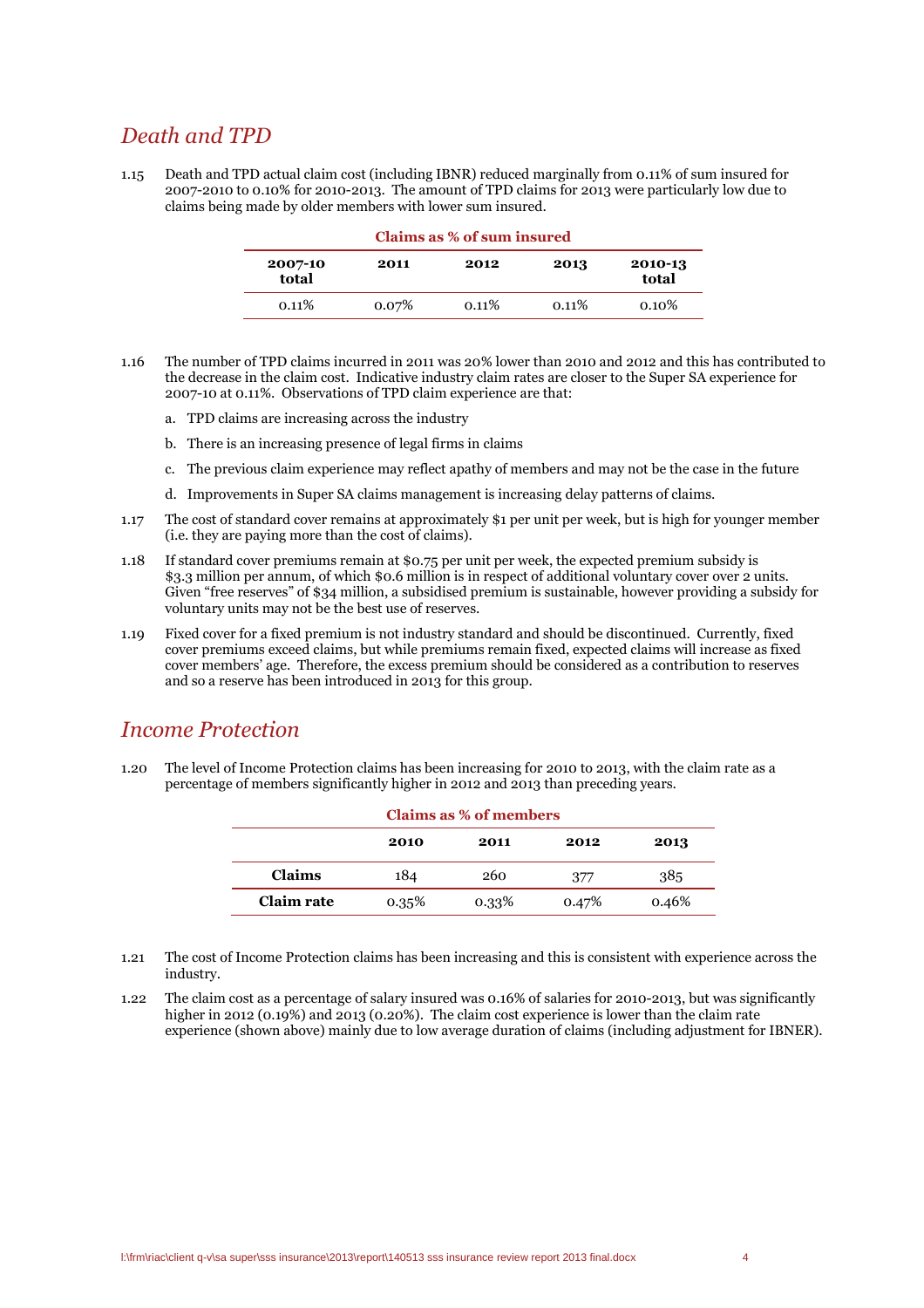| Claims as % of salary insured (cost of claims) |          |       |       |          |  |
|------------------------------------------------|----------|-------|-------|----------|--|
|                                                | 2010     | 2011  | 2012  | 2013     |  |
| <b>Claims</b> cost as<br>% of salary           | $0.11\%$ | 0.13% | 0.19% | $0.20\%$ |  |
| Average<br>duration (yrs)                      | 0.66     | 0.57  | 0.57  | 0.58     |  |

- 1.23 The cost of Income Protection benefits for 2013 was 0.20% of salaries. Allowing for expenses this cost increases to 0.21%, higher than the premium rate of 0.20% of salaries.
- 1.24 The industry standard approach would be to charge age based rates rather than one rate for all ages, however any changes in premium rates would need to consider intergenerational issues.

#### *Reserves*

- 1.25 The insurance reserves increased by 41% from 2010 to 2013 to \$132 million (12% per annum). This was mainly due to good investment returns which averaged 9.5% per annum for 2011 to 2013 (11% in 2011, 3.1% in 2012 and 14.7% in 2013).
- 1.26 There were additional gains in 2011 and 2013 (\$6.7 million and \$1.1 million respectively) as premiums exceeded payments and expense outflows.

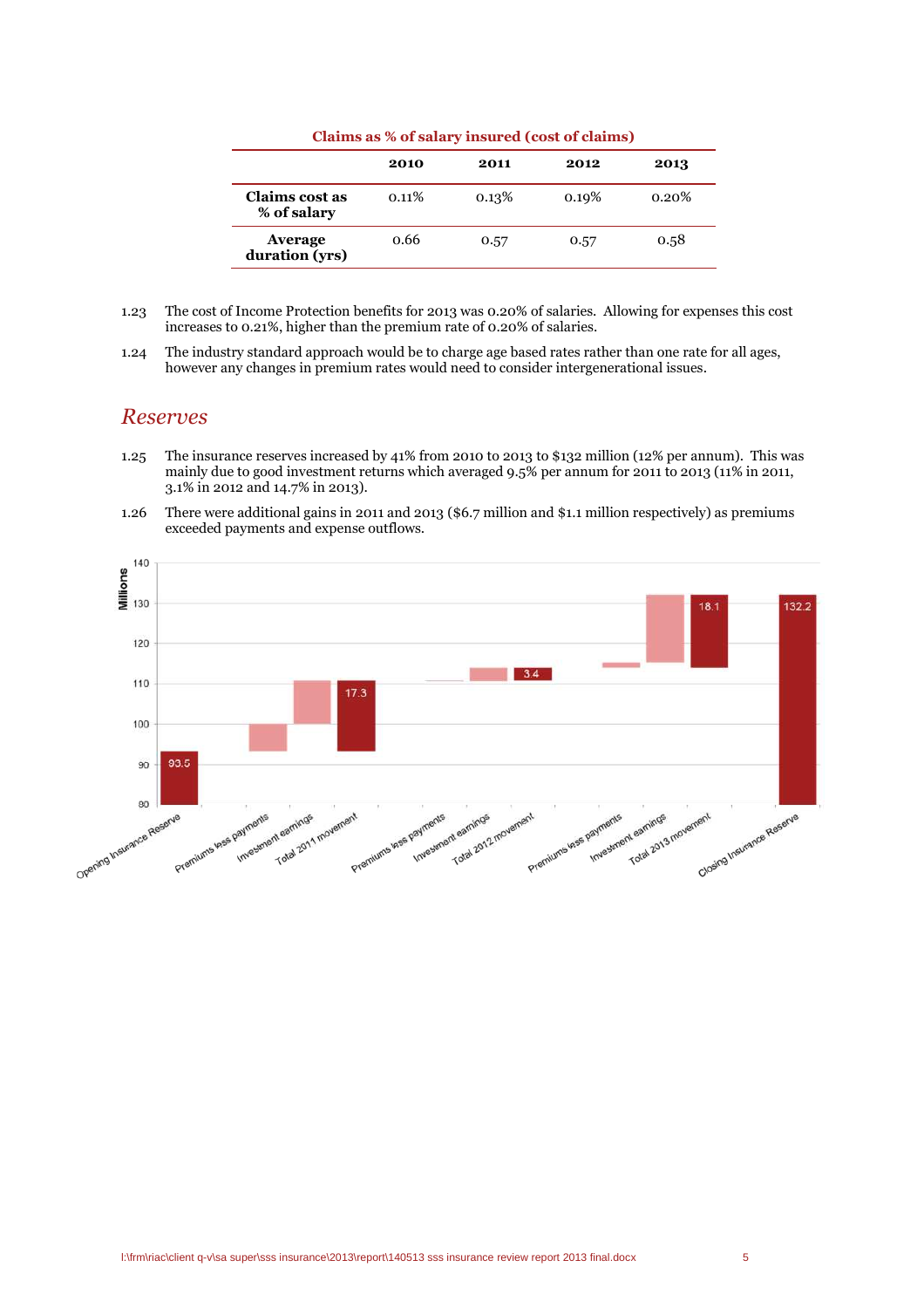1.27 The level of recommended Prudential Reserves (\$46 million) and self-insurance reserves (\$52 million) leave "free reserves" of \$34 million, increased from \$33 million in 2010. The favourable investment returns have been offset by the requirement to hold higher prudential reserves to cover worsening experience across the industry and the introduction of a fixed cover reserve.

| \$ million                                     | <b>Death and</b><br><b>Income</b><br><b>TPD</b><br><b>Protection</b> |        | <b>Total at</b><br>30/06/13 | <b>Total at</b><br>30/6/10 |
|------------------------------------------------|----------------------------------------------------------------------|--------|-----------------------------|----------------------------|
| Insurance reserve <sup>1</sup>                 | 108.3                                                                | 23.9   | 132.2                       | 93.4                       |
| <b>Prudential Reserves</b>                     |                                                                      |        |                             |                            |
| <b>IBNR &amp; IBNER<sup>2</sup></b>            | (17.3)                                                               | (8.4)  | (25.7)                      | (8.7)                      |
| <b>Fluctuation reserve</b>                     | (5.0)                                                                | (5.0)  | (10.0)                      | (10.0)                     |
| <b>Fixed Cover Reserves</b>                    | (10.0)                                                               | 0.0    | (10.0)                      |                            |
| <b>Total Prudential Reserves</b>               | (32.3)                                                               | (13.4) | (45.7)                      | (18.7)                     |
| Self-insurance Reserves                        |                                                                      |        |                             |                            |
| Asset resilience reserve                       | (4.8)                                                                | (2.0)  | (6.8)                       | (1.3)                      |
| Contingency reserve                            | (26.0)                                                               | (19.5) | (45.5)                      | (40.0)                     |
| <b>Total Self Insurance</b><br><b>Reserves</b> | (30.8)                                                               | (21.5) | (52.3)                      | (41.3)                     |
| <b>Expected 'free reserves'</b>                | 45.2                                                                 | (11.0) | 34.2                        | 33.4                       |
| <b>Ongoing Subsidy</b>                         |                                                                      |        |                             |                            |
| Standard default cover                         | (2.2)                                                                |        | (2.2)                       |                            |
| Voluntary cover                                | (1.1)                                                                |        | (1.1)                       |                            |
| <b>Total subsidy</b>                           | (3.3)                                                                |        | (3.3)                       | (3.1)                      |

<sup>1</sup> Insurance reserve of \$132.2m notionally allocated to Death and TPD and Income Protection based on Triple S accounts.

 $2$  Includes allowance for underestimation of IBNR & IBNR at 50%.

<sup>3</sup> Estimated based on current member cohort.

1.28 The insurance reserves remain substantial, at over \$132 million at 30 June 2013. With free reserves of \$34 million, we believe they remain adequate to support the current premium subsidy for at least the next three years.

Cothern Lane

Catherine Nance FIAA Retirement Incomes and Asset Consulting

*Authorised Representative (#265248) of PricewaterhouseCoopers Securities Ltd*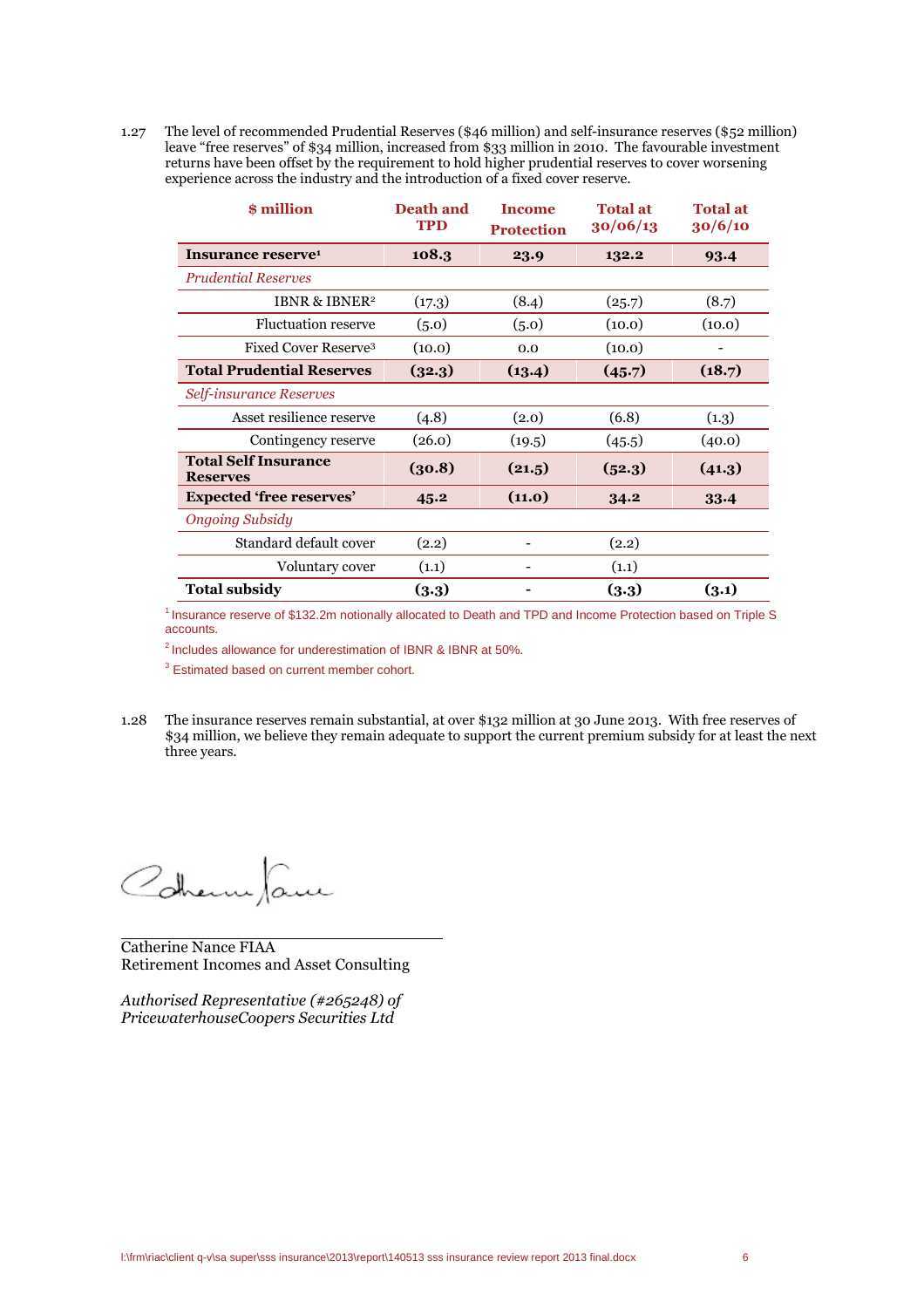# *2. Introduction*

#### *Purpose and scope of report*

- 2.1 This report has been prepared at the request of the Department of Treasury and Finance of South Australia, acting on behalf of Super SA as required by Section 17 of the *Southern State Superannuation Act 2009* (see Appendix A).
- 2.2 The valuation date for this report is 30 June 2013.
- 2.3 The previous triennial report was prepared as at 30 June 2010 by Dermot Balson and Catherine Nance of PwC.

#### *Changes prior to last investigation*

- 2.4 There have been no significant changes to the benefits since the last investigation, however there were a number of changes that occurred prior to 2010 and these may impact the experience from 2010 to 2013. These are summarised below.
	- a. Changes at August 2009
		- i. Death and TPD cover expanded to include terminal illness
		- ii. Most members are now covered by Income Protection Insurance by default
		- iii. Maximum Income protection period extended to 24 months.
	- b. Changes at January 2009
		- i. Number of units of insurance provided without medical evidence was doubled to 2 units
		- ii. Death and TPD Insurance for all members aged between 59 and 63 increased
		- iii. Maximum limits on Death and TPD insurance increased (to \$1.5 million or \$750,000 for casual employees).
	- c. Changes occurring at February 2007
		- i. TPD cover was extended from age 60 to age 65
		- ii. Members of the Lump Sum and Pension Schemes who salary sacrifice into Triple S could apply for Death and TPD insurance, subject to evidence of good health
		- iii. Income Protection insurance was extended to age 60 from age 55
		- iv. Income Protection benefit increased from 2/3 to 75% of salary
		- v. Income Protection period increased from 12 months (plus 6 month extenuating extension) to 18 months (plus 6 months extenuating extension)
		- vi. Waiting period changed to 30 days, replacing requirement to exhaust sick leave
		- vii. Non-contributory members could apply for Income Protection insurance, subject to evidence of good health
		- viii. Casual members and members with income protection elsewhere could opt out of Income Protection insurance.
	- d. Changes occurring at October 2005
		- i. Value of Standard and Fixed units increased from \$50,000 to \$75,000
		- ii. Death cover was extended from age 60 to age 65
		- iii. Cost to members of a Standard unit of insurance reduced from \$1 to \$0.75 per week (premium subsidised from reserves)
		- iv. Cost of a Fixed unit of insurance was reduced.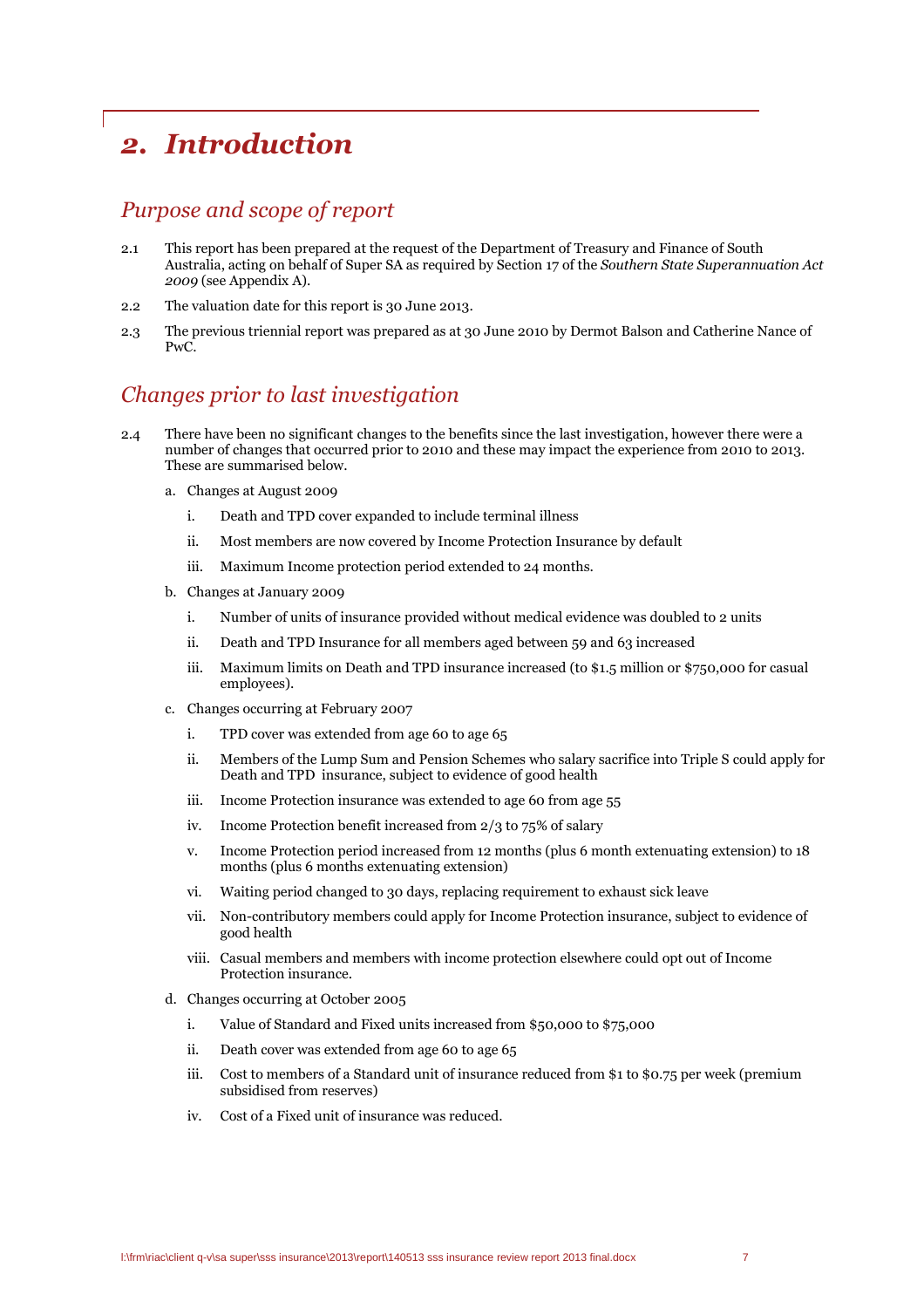### *Insurance arrangements provided by Triple S*

*Death and Total and Permanent Disablement (TPD)*

- 2.5 Triple S provides Death and Total and Permanent Disablement (TPD) insurance (with TPD including terminal illness) paid as a lump sum. All members, including those who work part time or who are employed on a casual basis, are entitled to insurance cover. Casual employees may choose not to have insurance.
- 2.6 There are two alternatives:
	- a. Standard Cover for a fixed weekly premium of \$1 per unit per week (which is subsidised from reserves to \$0.75 per unit per week), the insurance is a specific dollar amount of insurance which varies with current age, up to age 65. The default insurance is two "units" of Standard cover (6 units for Police and Ambulance), and members may apply for additional units, subject to evidence of good health.
	- b. Fixed Cover the fixed cover offers insurance up to age 65, in units of \$75,000 each. The premium is also fixed, and is based on the age at which the cover is taken out. Again, members may apply for additional units, subject to evidence of good health.
- 2.7 The maximum insurance cover a member can hold is \$1,500,000 or \$750,000 if the employee is employed on a casual basis.
- 2.8 Lump Sum Scheme, Pension Scheme and Police Pension Scheme members, who are also members of Triple S, do not automatically receive two units of Standard cover. However, these members can apply to purchase insurance through Triple S in addition to the insurance provided through their current super scheme.
- 2.9 Spouse members have the option of applying for voluntary Death insurance cover, subject to evidence of good health. The maximum insurance cover a spouse member can hold is \$1,500,000.
- 2.10 The insurance and premiums for Standard and Fixed cover are included as Appendix C.
- 2.11 Death and TPD Insurance does not cover medical conditions that existed at the time of joining Triple S, for a period of six months.
- 2.12 Approval of a TPD benefit requires permanent incapacity for all kinds of work of at least 60% or more of total incapacity.

*Income protection insurance*

- 2.13 Triple S provides Income Protection insurance, payable as a fortnightly income for a limited period following temporary disablement.
- 2.14 The benefit is 75% of salary for a period of up to 24 months, up to age 60, with a waiting period of 30 days. The premium for this benefit is 0.2% of the member's salary.
- 2.15 Income Protection insurance is provided automatically to most members of Triple S. Casual members are not automatically provided with Income Protection insurance but can elect to be covered (subject to evidence of good health), and members with income protection elsewhere may opt out of Income Protection insurance (excluding Police and Ambulance).

### *Statement of compliance*

- 2.16 Our advice to you constitutes Prescribed Actuarial Advice as defined in the Code of Professional Conduct (the Code) issued by the Institute of Actuaries of Australia and our advice complies with the Code in this respect.
- 2.17 The report has been prepared in accordance with Professional Standard 400, issued by the Institute of Actuaries of Australia.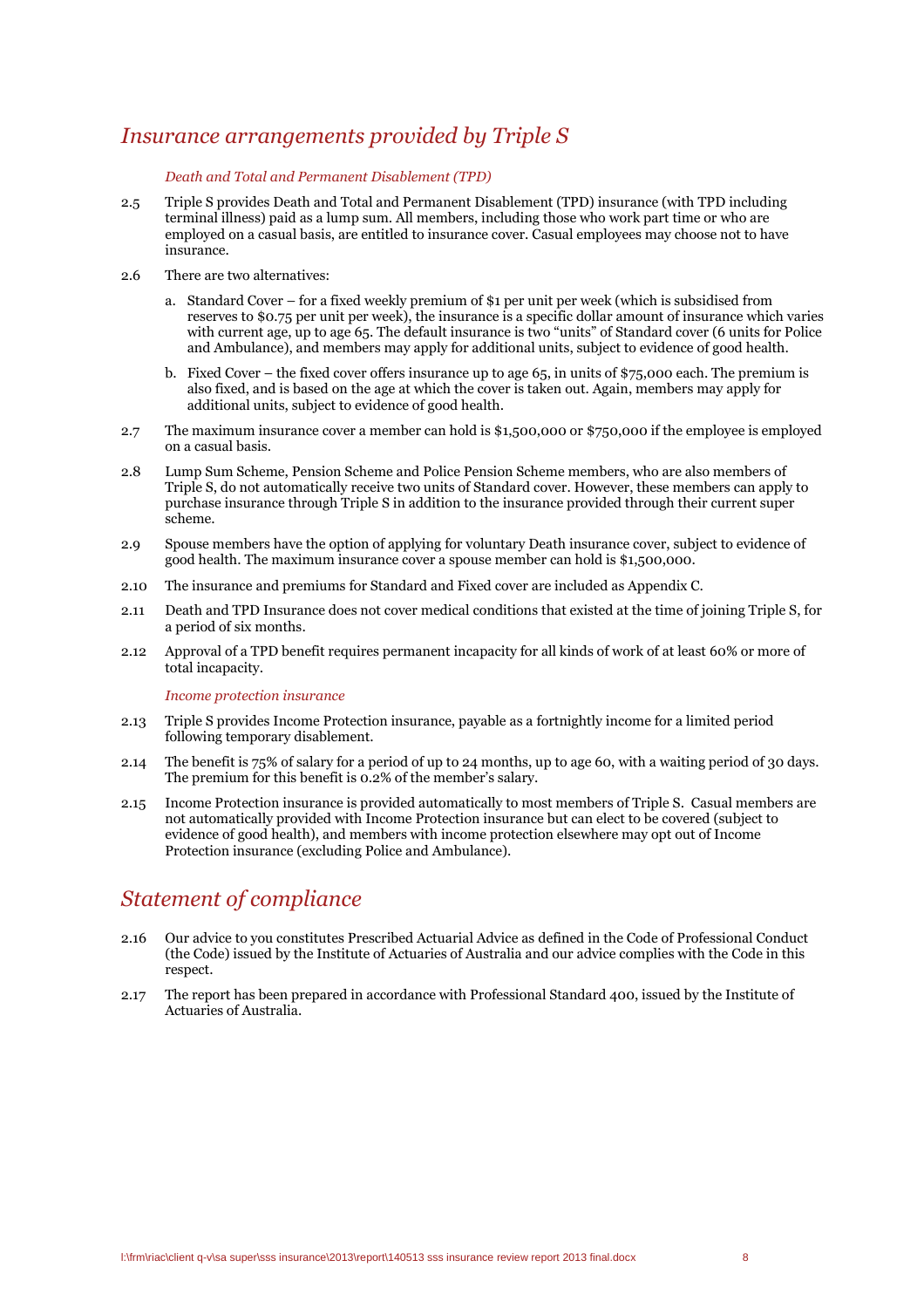## *3. Data*

#### *Data provided*

- 3.1 The data was provided by Super SA as an Access database containing details of all members of Triple S who were covered for insurance between 1 July 2006 and 30 June 2013.
- 3.2 We carried out data validation checks and were satisfied that overall the data appears to be reasonable when compared with the previous triennial valuation as at 30 June 2010.
- 3.3 Overall, we believe the data is reasonable. However, we do not assume any responsibility for the accuracy or completeness for the data provided to us.

#### *Approach*

- 3.4 This investigation covered the four year period to 30 June 2013 ("investigation period") because the insurance benefits were relatively consistent over this period. The previous investigation covered the period up to 30 June 2010, so the investigations overlap by one year. We considered this useful as a way of checking on the consistency of the two investigations. To further assist in this, Super SA provided us with the original data provided for the 2010 investigation.
- 3.5 We extracted relevant data from the database into a spreadsheet and analysed the claims experience separately for Death and TPD insurance and Income Protection, for each of the four years of the investigation, and for the whole period.
- 3.6 We grouped the data into five yearly age groups, as in the previous investigation, because there is insufficient data to produce meaningful results for individual ages.
- 3.7 We have examined the experience both by number of claims, and by amounts of insurance.

### *Death and TPD*

3.8 A summary of the data in respect of Death and TPD insurance is set out below, separated by cover type.

|                    | 1 Unit | 2 Units | $6$ Units <sup>1</sup> | <b>Voluntary</b> | <b>Total</b><br><b>Standard</b> | <b>Fixed</b><br>cover | <b>Total</b><br><b>Cover</b> |
|--------------------|--------|---------|------------------------|------------------|---------------------------------|-----------------------|------------------------------|
| Number of members  | 1,103  | 75,520  | 2,915                  | 20,462           | 100,000                         | 5,831                 | 105,831                      |
| Total cover (\$m)  | 41     | 7,409   | 1,082                  | 2,836            | 11,369                          | 2,501                 | 13,869                       |
| Average cover (\$) | 36,919 | 98,109  | 371,279                | 138,615          | 113,685                         | 428,856               | 131,050                      |
| <b>Total units</b> | 1,103  | 151,040 | 17,490                 | 86,888           | 256,521                         | 39,125                | 295,646                      |

<sup>1</sup> Police and Ambulance only

- 3.9 The number of insured members increased 5% to 106,000 as at 30 June 2013, from 101,000 as at 30 June 2010.
- 3.10 Total sum insured increased 7% to \$13.9 billion as at 30 June 2013, from \$13.0 billion as at 30 June 2010.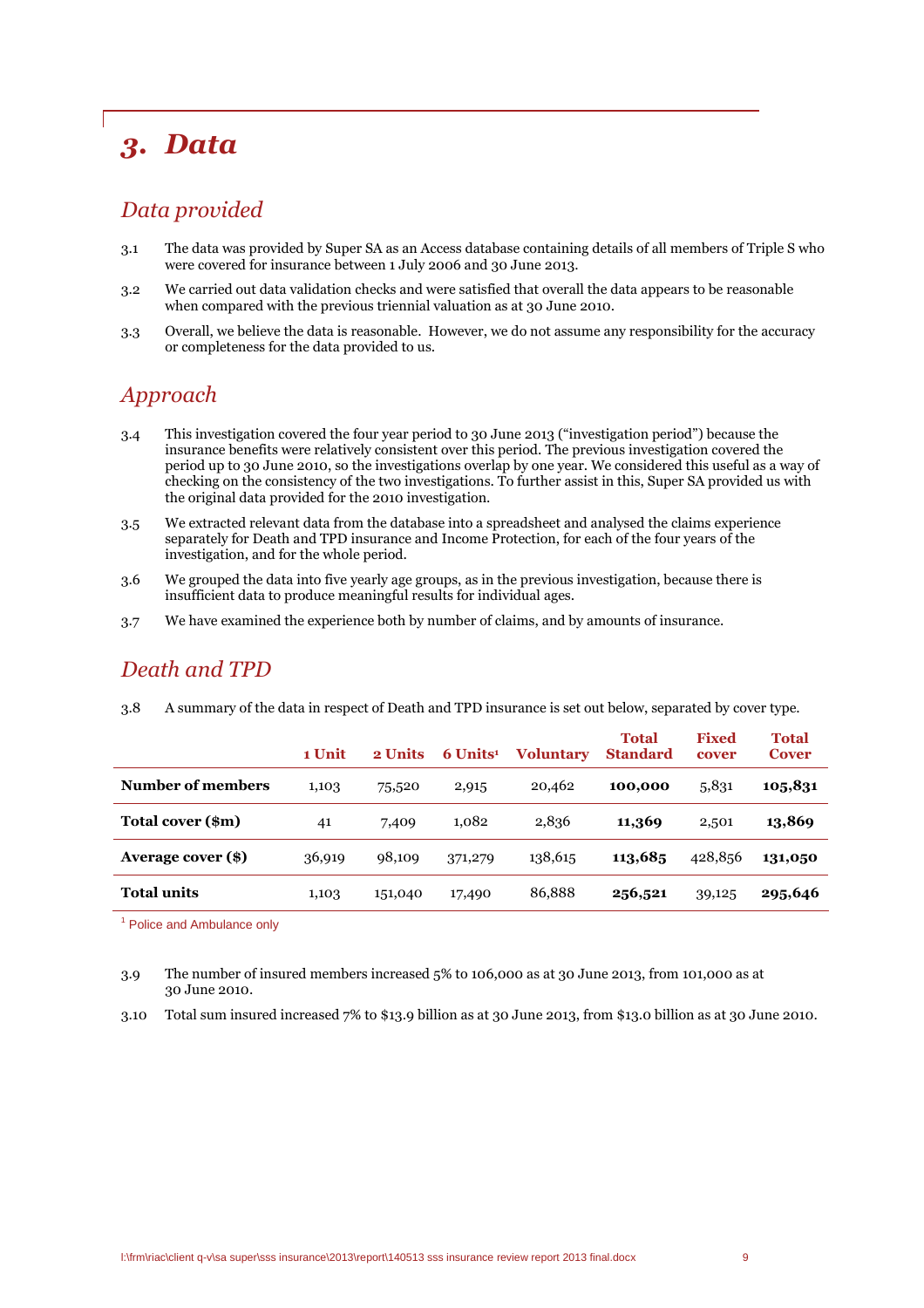3.11 The number of insured members has increased steadily over the period, but the overall age distribution has remained relatively unchanged, as shown below.



3.12 Similarly, the sum insured by age has remained relatively stable since the increase in the default number of units in 2009, as shown below.



#### *Breakdown of cover types*

- 3.13 Fixed cover members:
	- a. represent 6% of total members, but 18% of the total sum insured
	- b. accounted for 25 claims (5% of total number and 16% of total claim amount) during the investigation period.
- 3.14 Voluntary cover members:
	- a. represent 19% of total members, with 20% of sum insured
	- b. accounted for 69 claims (13% of total number and 19% of total claim amount) during the investigation period.
- 3.15 The Triple S Insurance Scheme consists mainly of active members in the Triple S fund (approx. 99%). Other groups include:

| a. Flexible rollover product: | 471 members  |
|-------------------------------|--------------|
| b. Spouses:                   | 104 members  |
| c. Salary sacrifice:          | 127 members  |
| d. SA Select:                 | 133 members. |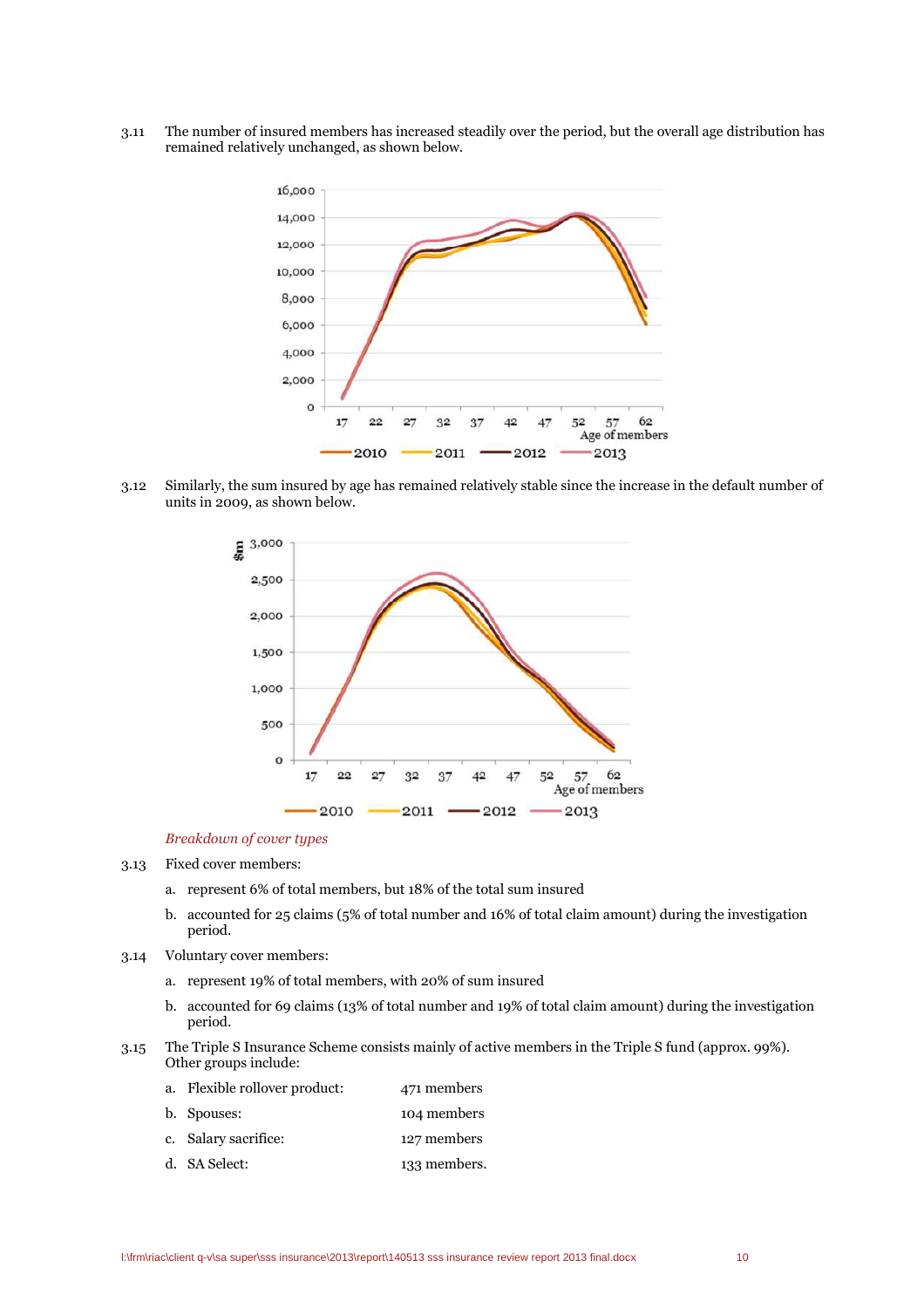3.16 Throughout the report, the claims experience refers to all members unless stated, as the number of members (and claims) in each sub group (fixed, voluntary and other groups) is too small to be statistically significant.

#### *Income Protection*

- 3.17 The number of members with Income Protection cover increased 9% from 30 June 2010, from 79,331 members to 86,544 members as at 30 June 2013 and the total salary of members with cover increased 22% (from \$4.5bn to \$5.5bn).
- 3.18 The average Income Protection benefit for insured members is \$47,316 per annum as at 30 June 2013, based on 75% of the average salary of \$63,088. This has increased 3.7% per annum from 30 June 2010 when the average benefit was \$42,398 (average salary \$56,530).
- 3.19 A summary of the data is shown below by age for the investigation period.

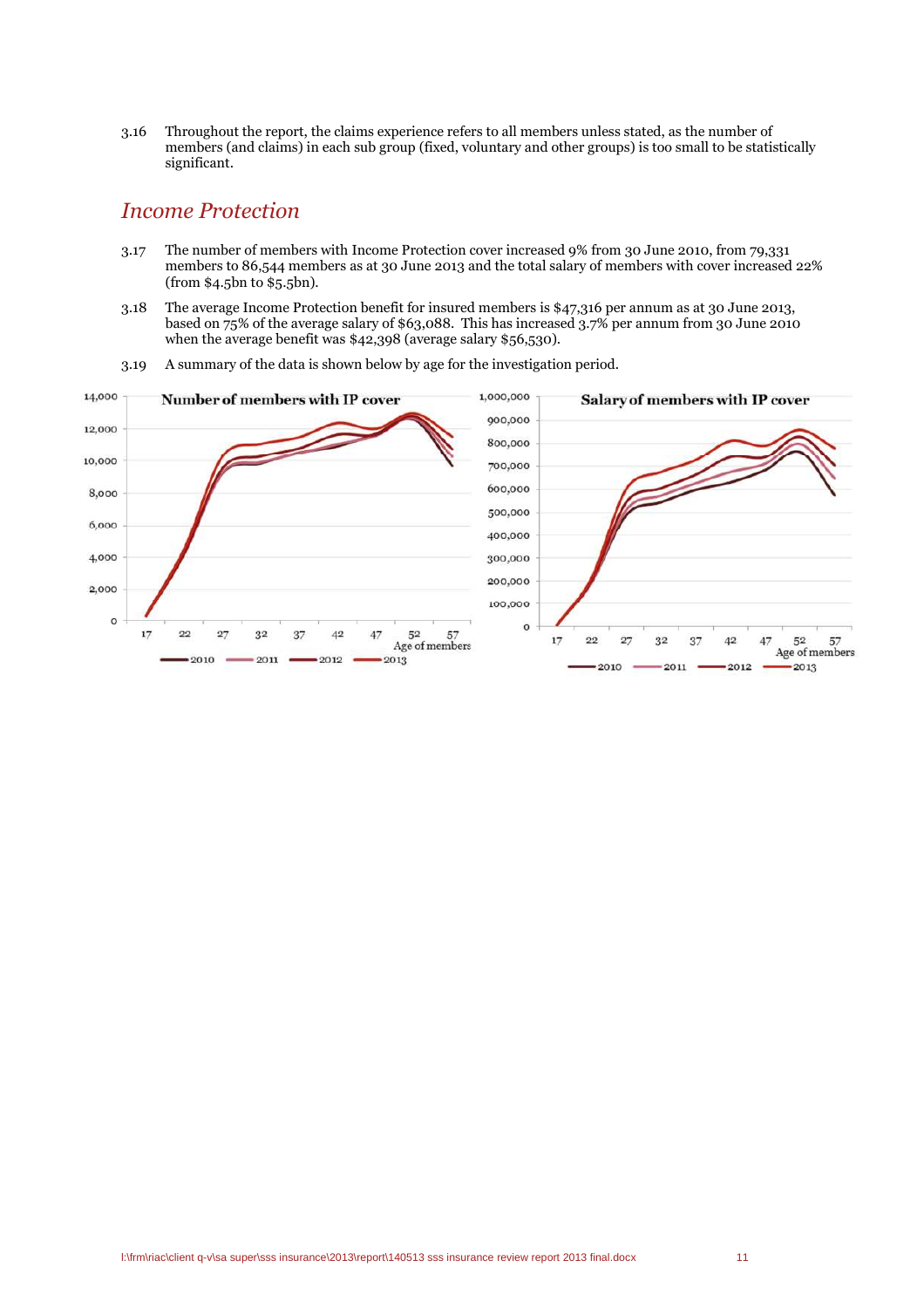# *4. Death and TPD experience analysis*

### *Adjustment for incurred but not reported (IBNR) claims*

- 4.1 The data provided to us was effective at 30 June 2013, and was produced towards the end of July 2013.
- 4.2 Claims are recognised on the administration system not when they occur, but when they are approved, which can take a number of months.
- 4.3 This means that a number of claims which occurred prior to 30 June 2013 are not included in the data, because they are still being processed. We need to estimate and include the value of these claims, to ensure we capture all claims occurring in the period under review. This is similar to the way in which accounts need to include expenses which have been accrued but not yet incurred.
- 4.4 We analysed the historic delay between date of claim and date of settlement. Because the date of exit shown in the data is always the date of leaving employment, we were also provided with date of last employer contribution, which we were advised was suitable as an estimate of date of claim.
- 4.5 Industry observed delay periods are showing approximately:
	- a. 90% of claims are reported within 6 months and 98% within 12 months for death claims
	- b. 50% of claims are reported within 6 months, 80% within 12 months and 90% within 24 months for TPD claims.
- 4.6 Super SA experience was showing increased delay from that in 2007-10, and greater delays for death claims than those observed in the industry. TPD claim delays are similar to those observed in the industry. The results are summarised in Appendix B.
- 4.7 We have been advised that TPD claims management has been made more rigorous, increasing approval times, which could explain alignment to industry averages for TPD claims.
- 4.8 Death claims are now checked by Claims Management before payment which may be delaying some payments.
- 4.9 A review of claims advised to have been incurred in 2010 (based on data in 2013) showed the IBNR that was included for the 2010 valuation (29% of claims) was understated compared to the actual experience (52% of claims). Additional reserves were held in 2010 to cover IBNR underestimation at a level of 50% of IBNR.

|                                        | 2007 | 2008  | 2009 | 2010 | <b>Total</b> |
|----------------------------------------|------|-------|------|------|--------------|
| Claims in 2010 data                    | 147  | 210   | 207  | 103  | 667          |
| <b>IBNR</b> allowance                  |      |       | 6%   | 29%  |              |
| <b>Number of claims</b><br>(with IBNR) | 147  | 210   | 220  | 132  | 709          |
| Claims in 2013 data                    | 152  | 210   | 213  | 157  | 732          |
| <b>Actual claim increase</b>           | 3%   | $0\%$ | 3%   | 52%  |              |

4.10 The IBNR allowance in 2010 increased the number of claims for 2007 to 2010 by 42 (667 advised claims to 709 claims, 6.3%). With the underestimation allowance, the total IBNR claims allowance was 63 claims.

4.11 The actual claims for 2007 to 2010 (based on 2013 data) were 732, being 65 claims higher than that in the 2010 data and in line with IBNR allowance.

4.12 Based on the observed delay pattern, review of 2010 IBNR allowance and industry trends, the IBNR allowance for 2013 has been increased as follows:

| % of claims                  | 2012   | 2013 |
|------------------------------|--------|------|
| <b>Death IBNR</b>            | $10\%$ | 70%  |
| <b>TPD IRNR</b>              | 16%    | 65%  |
| <b>Overall death and TPD</b> | 14%    | 66%  |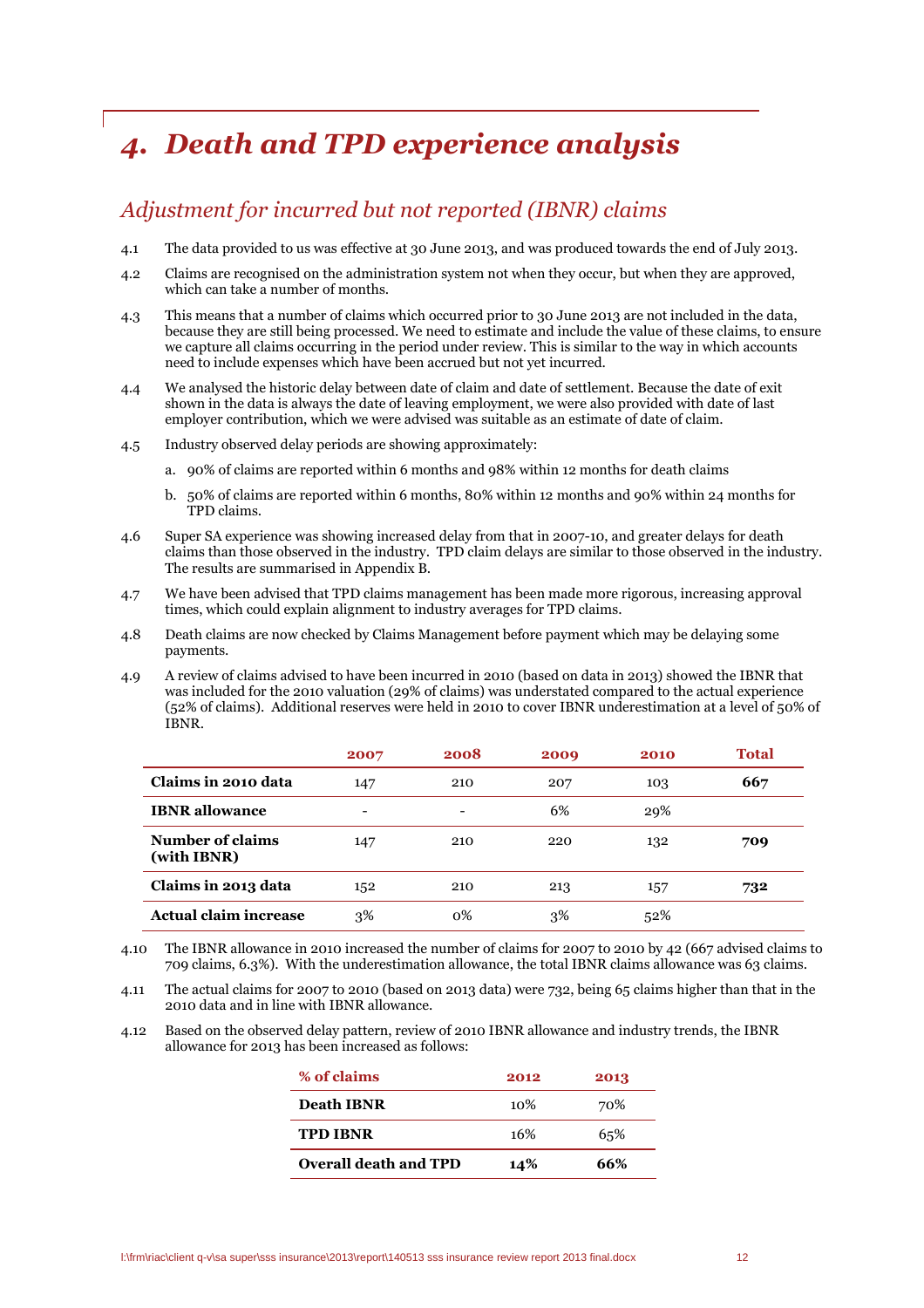4.13 The following table shows impact on claim amounts (\$'000)

| <b>Claims known at 2013</b>                             | 2010     | 2011     | 2012   | 2013   | <b>Total</b> |
|---------------------------------------------------------|----------|----------|--------|--------|--------------|
| <b>Amount of claims (unadjusted)</b><br>for IBNR)       | 12,746   | 8,785    | 10,731 | 5,410  | 37,672       |
| Amount of pending claims <sup><math>(1)(2)</math></sup> | $\Omega$ | $\Omega$ | 1,710  | 2,790  | 4,500        |
| <b>Amount of IBNR claims</b>                            | $\Omega$ | $\Omega$ | 2,145  | 6,404  | 8,550        |
| <b>Amount of claims (with IBNR)</b>                     | 12,746   | 8,785    | 14,586 | 14,604 | 50,721       |
| <b>IBNR</b> allowance <sup>(2)</sup>                    |          |          | 17%    | 78%    |              |

<sup>1</sup> Potential claims are claims arising from pending and declined claims at 30 June 2013, assuming 85% of all claims will be approved

 $^2$  The average TPD claim size for 2013 is \$42,000, but average size for 2010-2012 was \$70,000. Potential and IBNR claims are allowed for assuming average claim size is \$90,000 for death and TPD claims

- 4.14 The overall claims amount is increasing from \$12.7 million for 2010 to \$14.6 million for 2013, however this reflects the increased sum insured amount.
- 4.15 The allowance for IBNR claims is \$8.5 million of claims, which is up from \$3.4 million in 2010. The actual IBNR could still be higher than \$8.5 million (based on past experience) so underestimation allowance maintained at 50% of IBNR (\$4.25 million).
- 4.16 The number of claims and amount of claims following this point in the report include the IBNR allowance (unless advised otherwise).
- 4.17 The effect of the IBNR on the actual number of claims for Death and TPD Insurance for 2010 to 2013 is detailed in Appendix B.

### *Claims experience by number of claims*

4.18 The claim rates for Death and TPD Insurance, based on the number of claims and the number of insured members, are shown below:



- 4.19 By way of explanation:
	- a. The solid red line shows the rate of claim for each age group, relative to the expected rate implied by the current insurance rates, net of expenses.
	- b. The dotted red lines show the "95% confidence interval", i.e. the true claim rates should be somewhere within the dotted lines with a 95% probability.
	- c. The shaded bars in the background show the number of members in each age group. The dotted confidence intervals are narrowest where there is the most data.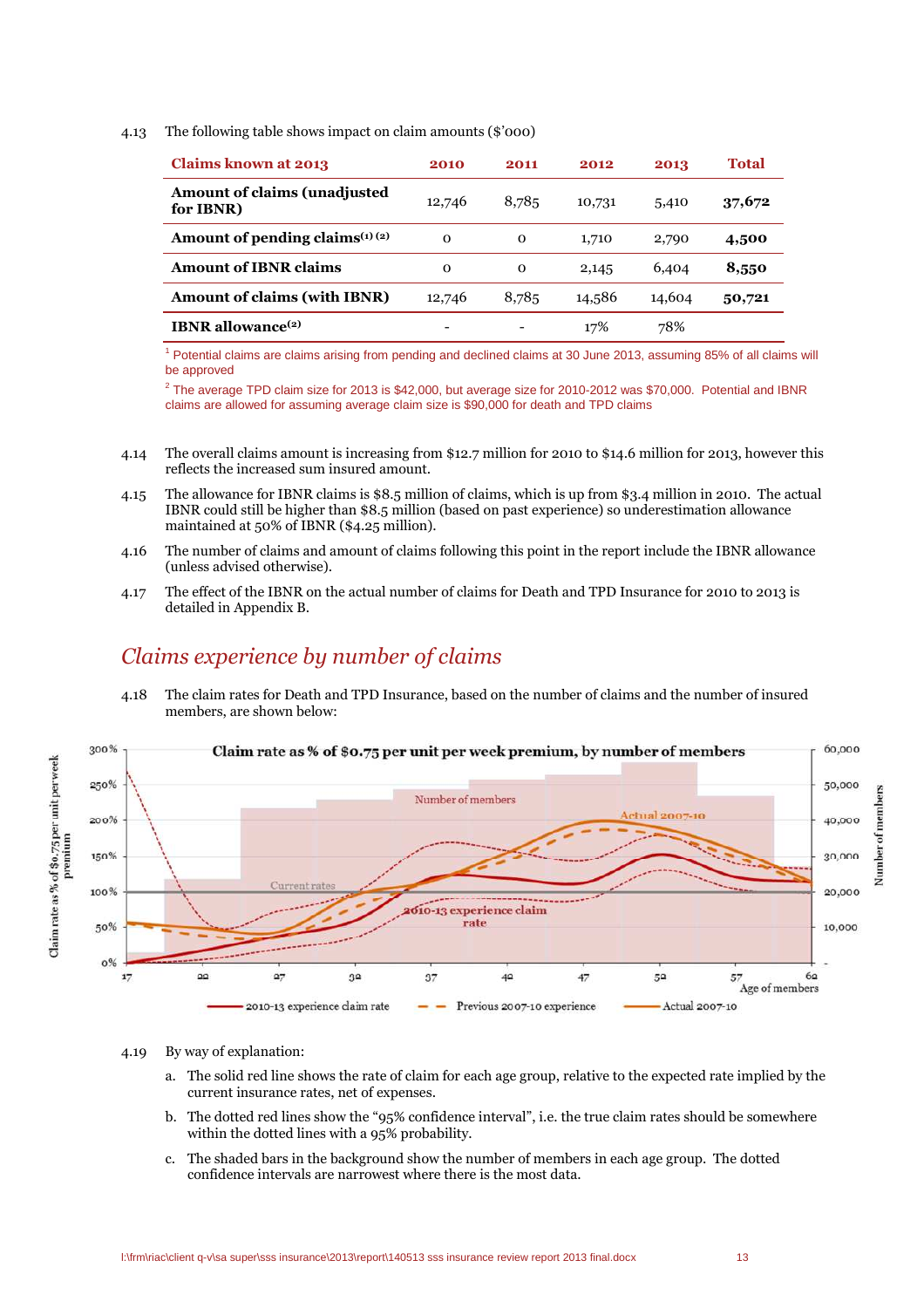- d. The orange dashed line shows previous equivalent rates from the 2007-2010 investigation (claims rate of 0.18% of number of members).
- e. The solid orange line shows the actual 2007-2010 claim rate. The actual claim rate was 0.20% of number of members, which is higher than the previous calculated 2007-2010 experience because of underestimate of IBNR (although largely covered by reserves).
- 4.20 The number of claims (including IBNR) has marginally reduced from 0.20% of members for 2007 to 2010 to 0.17% for 2010 to 2013; however, IBNRs are increasing as claims are being delayed longer. The resulting average claim rate for 2007 to 2013 was 0.19%.
- 4.21 The reduction is largely due to a recent fall in claims for older members. The table below shows the claim rate as a percentage of the members with cover:

| <b>Age band</b> | 2007-10 | 2010-13 |
|-----------------|---------|---------|
| $40 - 45$       | 0.12%   | 0.09%   |
| $45 - 50$       | 0.21%   | 0.12%   |
| $50 - 55$       | 0.33%   | 0.27%   |
| $55 - 60$       | 0.49%   | 0.37%   |

### *Claims experience by amount of claims*

4.22 The claim rates for Death and TPD Insurance, based on the amount of claims and the sum insured, are shown below:



- 4.23 The previous estimated claim rate (including IBNR) was 0.10% of sum insured for 2007-2010 (orange dashed line). The actual 2007-2010 claim rate was 0.11% of sum insured, which is slightly higher than previously estimated due to the underestimation of the IBNR (although largely covered by reserves).
- 4.24 The cost of claims (including IBNR) has marginally reduced from 0.11% of sum insured for 2007 to 2010 to 0.10% for 2010 to 2013.
- 4.25 The average cost of claims for 2007-2013 (including IBNR) was 0.10% of sum insured.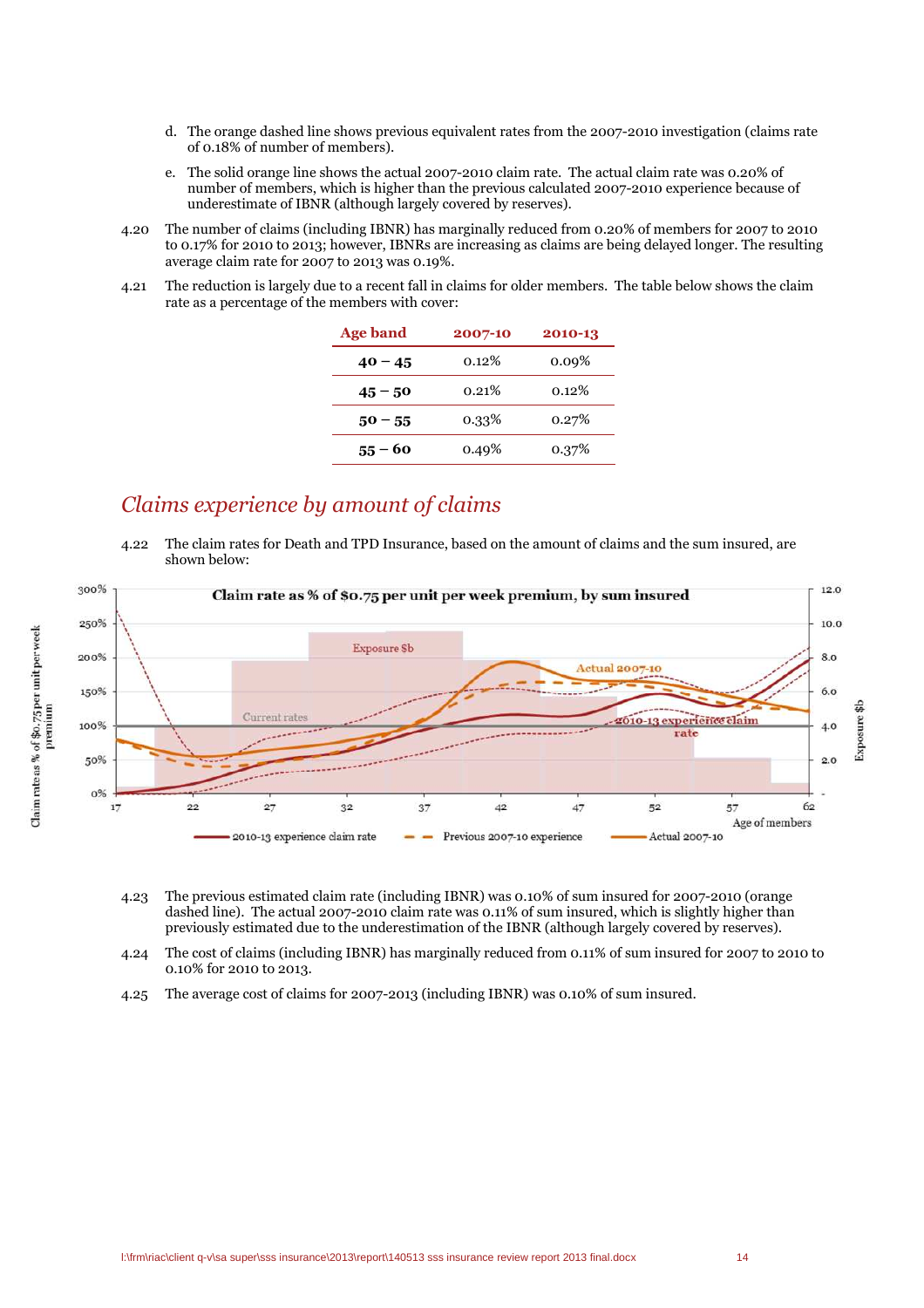### *Claims payment experience*

4.26 Actual payments made in 2011 appear significantly lower than other years, particularly for TPD (as shown



in the chart below).

4.27 In addition, the number of TPD claims incurred in 2011 was 20% lower than 2010 and 2012. Super SA has confirmed the level of payments and claims in the data as accurate.

| Number of claims <sup>1</sup> | 2006 | 2007 | 2008 | 2009 | 2010 | 2011 | 2012 | 2013 |
|-------------------------------|------|------|------|------|------|------|------|------|
| Death paid in year            | 30   | 51   | 58   | 68   | 69   | 62   | 67   | 46   |
| TPD paid in year              | 70   | 87   | 132  | 148  | 93   | 68   | 81   | 104  |
| Total paid in year            | 100  | 138  | 190  | 216  | 162  | 130  | 148  | 150  |
| Death claims in year          | 50   | 61   | 60   | 74   | 64   | 67   | 56   | 25   |
| TPD claims in year            | 87   | 91   | 150  | 139  | 93   | 75   | 92   | 52   |
| Total claims in year          | 137  | 152  | 210  | 213  | 157  | 142  | 148  | 77   |

<sup>1</sup> Payments are the actual payments made in a year, whereas claims incurred are the claims that arise in any year but due to the assessment process may be paid out in later years.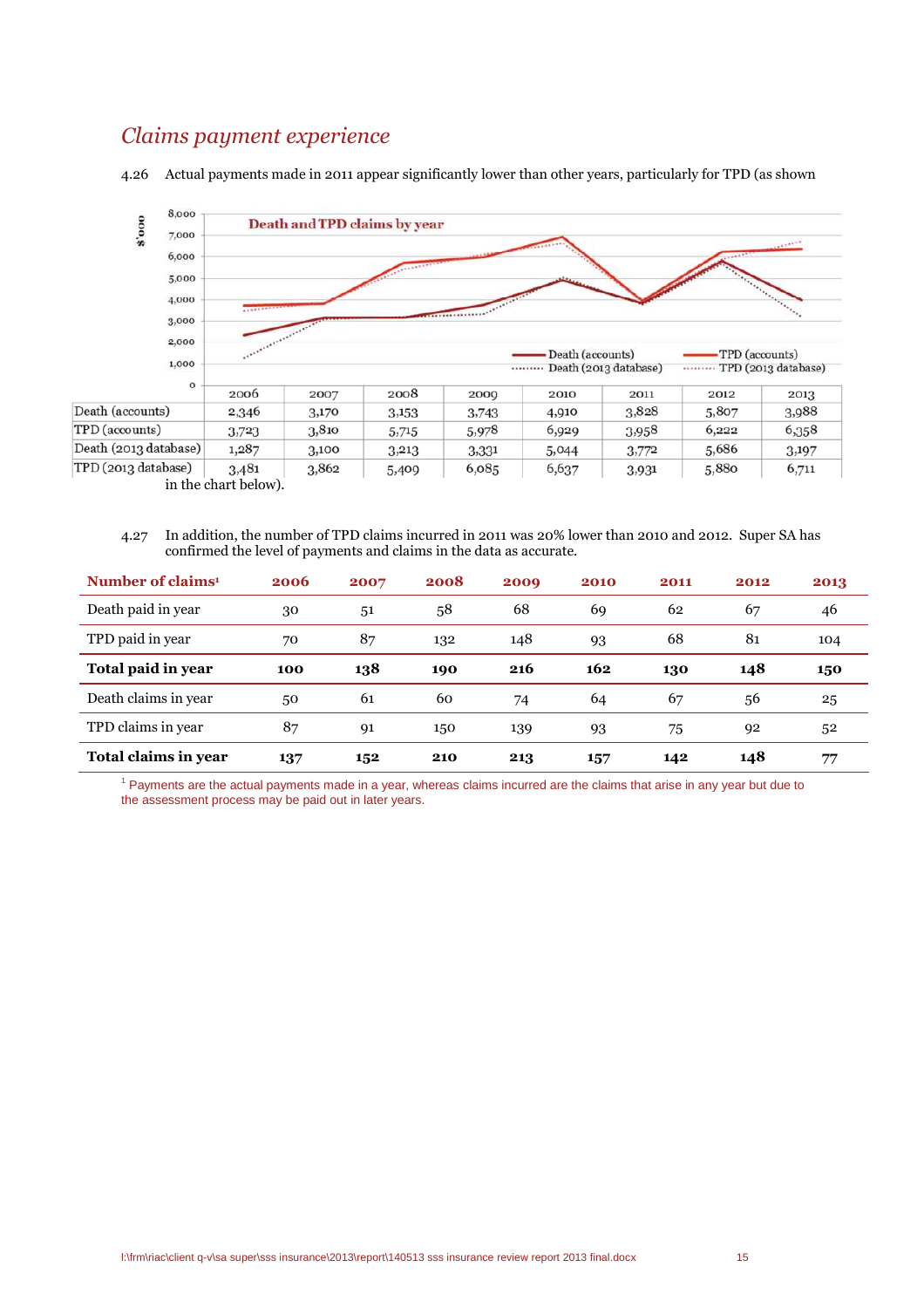### *Death and TPD analysis by 'Group'*

4.28 The insurance data enables analysis by pre-defined groups, however these designations do not allow for occupational analysis. The table and chart below detail the results for each group.

| Group                                  | <b>Sum insured</b><br>$2010 - 13$ (\$m) | Number of<br>claims 2010-13 | <b>Total claims</b><br>$2010 - 13$ (\$m) | <b>Claim rate</b><br>2010-13 (% of<br>sum insured) | <b>Average</b><br>claim size |
|----------------------------------------|-----------------------------------------|-----------------------------|------------------------------------------|----------------------------------------------------|------------------------------|
| Health                                 | 17,694                                  | 227                         | 15.0                                     | 0.09%                                              | 66,366                       |
| <b>Education</b>                       | 12,396                                  | 175                         | 11.7                                     | 0.09%                                              | 67,158                       |
| Other                                  | 14,695                                  | 207                         | 15.6                                     | 0.11%                                              | 75,330                       |
| <b>Police</b>                          | 5,505                                   | 25                          | 4.8                                      | 0.09%                                              | 194,952                      |
| <b>Emergency</b>                       | 157                                     | 5                           | 0.3                                      | 0.16%                                              | 56,152                       |
| <b>Correctional</b><br><b>Services</b> | 765                                     | 30                          | 3.3                                      | 0.43%                                              | 108,009                      |
| <b>No Group</b>                        | 433                                     | $\mathbf{1}$                | 0.0                                      | 0.01%                                              | 22,000                       |
| <b>Total</b>                           | 51,645                                  | 669                         | 50.7                                     | $0.10\%$                                           | 75,817                       |

4.29 The analysis shows that:

- a. Correctional Services are exhibiting a high claim rate, though actual claim rate is highly uncertain due to statistically small number of claims
- b. Police exhibiting largest average claim size due to higher level of default units (6 units compared to 2 units for other members)
- c. Overall average claim rate 0.10% and claim size \$75,817
- d. All rates are indicative only as the small number of claims per group makes rates unreliable.
- 4.30 The chart below illustrates these results, where the size of the bubble represents the average claim size.

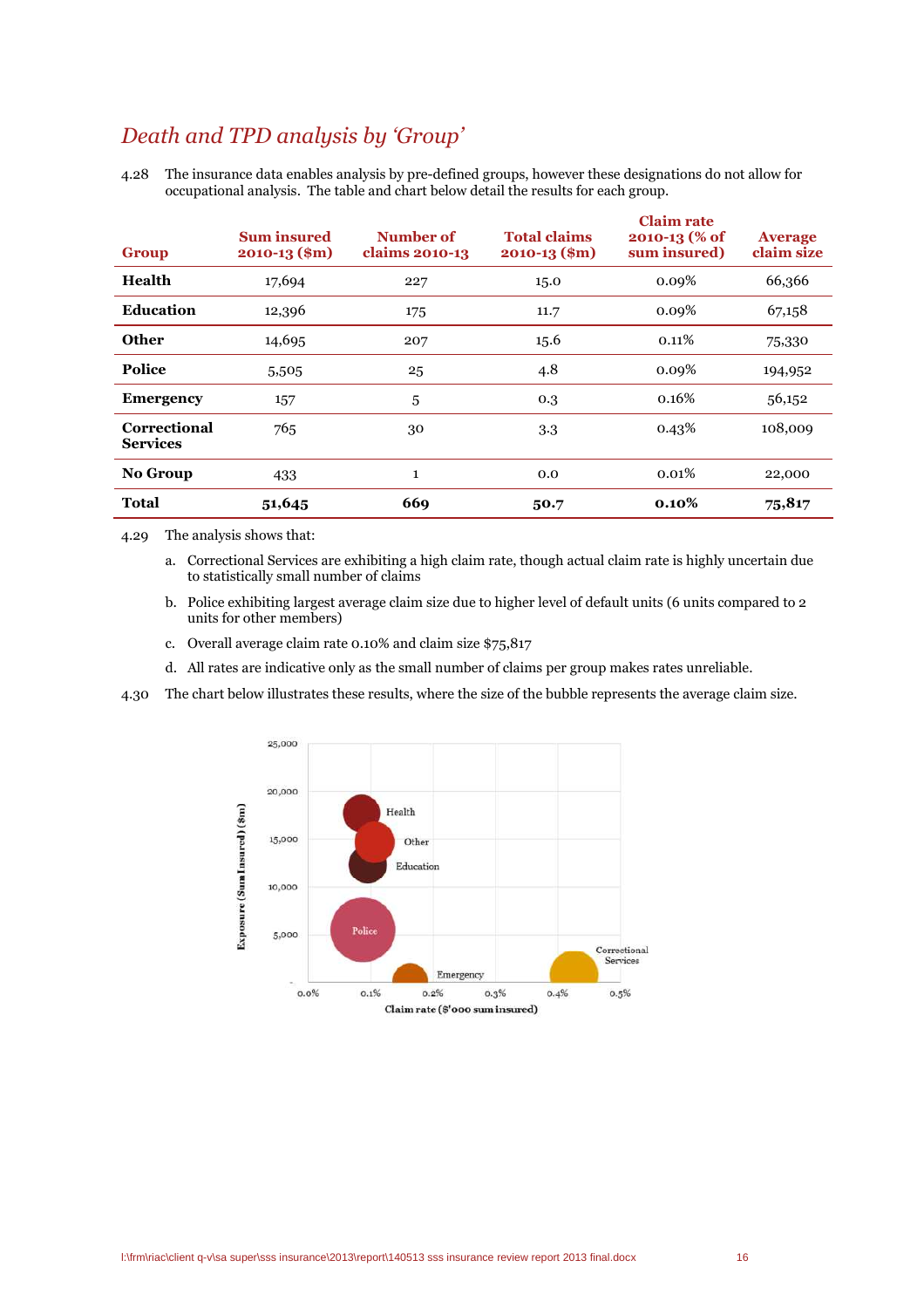# *5. Income Protection experience analysis*

- 5.1 As with death and TPD, claims are not entered on the system until they have been approved, and approval can take several months, so the data provided to us does not include all the claims which were incurred prior to 30 June 2013. We therefore need to adjust the data to allow for these claims.
- 5.2 There are two types of adjustments for Income Protection claims:
	- a. Incurred by not reported (IBNR) provisions are made for claims that are not reported or finalised for some time after they occur, and would otherwise be represented in the claims experience under review
	- b. Incurred but not enough reported (IBNER) provisions are made where the duration of Income Protection payments is potentially longer than the date of the next review.

### *Adjustment for incurred but not reported (IBNR) claims*

- 5.3 As there is no accurate proxy for date of incident with IP claims, IBNR and IBNER are approximated based on observed claim amounts per month and delay patterns.
- 5.4 For the 24 months to 30 April 2013 IP claims averaged 31 claims per month. As claims in the later months of 2013 are yet to develop, targeting 31 claims for these months result in an IBNR of 10% of the observed claims for 2013. The IBNR for 2010 was 10.4% of claims.
- 5.5 The number of Income Protection claims adjusted for the expected number of Incurred but Not Reported claims is as follows:

| Claims known at 2013                      | 2010     | 2011     | 2012     | 2013   | <b>Total</b> |
|-------------------------------------------|----------|----------|----------|--------|--------------|
| Number of claims<br>(unadjusted for IBNR) | 184      | 260      | 377      | 350    | 1,171        |
| <b>IBNR</b> claims allowance              | $\Omega$ | $\Omega$ | $\Omega$ | 35     | 35           |
| Number of claims (with<br><b>IBNR</b> )   | 184      | 260      | 377      | 385    | 1,206        |
| <b>IBNR</b> allowance                     |          | -        |          | $10\%$ |              |

### *Adjustment for incurred but not enough reported (IBNER) claims*

- 5.6 The claims data includes the date on which Income Protection payments will cease, or, if the date is beyond the date on which data was extracted, the date on which the member's medical condition will next be assessed. Clearly, many claims will continue beyond this date, so we need to adjust the dates to reflect the expected total payment period.
- 5.7 IBNER is estimated based on observed duration of claims. The average remaining duration for current IP payments is estimated based the distribution of completed IP claims.
- 5.8 Claims in payment, with a review date after 30 June 2013, are assumed to continue based on the following table, given their current duration (months):

| <b>Current duration</b>                           | $0 - 3$ $3 - 6$ | $6-9$ | $9-12$ $12-15$ $15-18$ $18-21$ $21-24$ |     |     |  |
|---------------------------------------------------|-----------------|-------|----------------------------------------|-----|-----|--|
| <b>Remaining duration</b> $9.0$ $9.5$ $9.5$ $8.5$ |                 |       | 8.5                                    | 7.5 | 4.5 |  |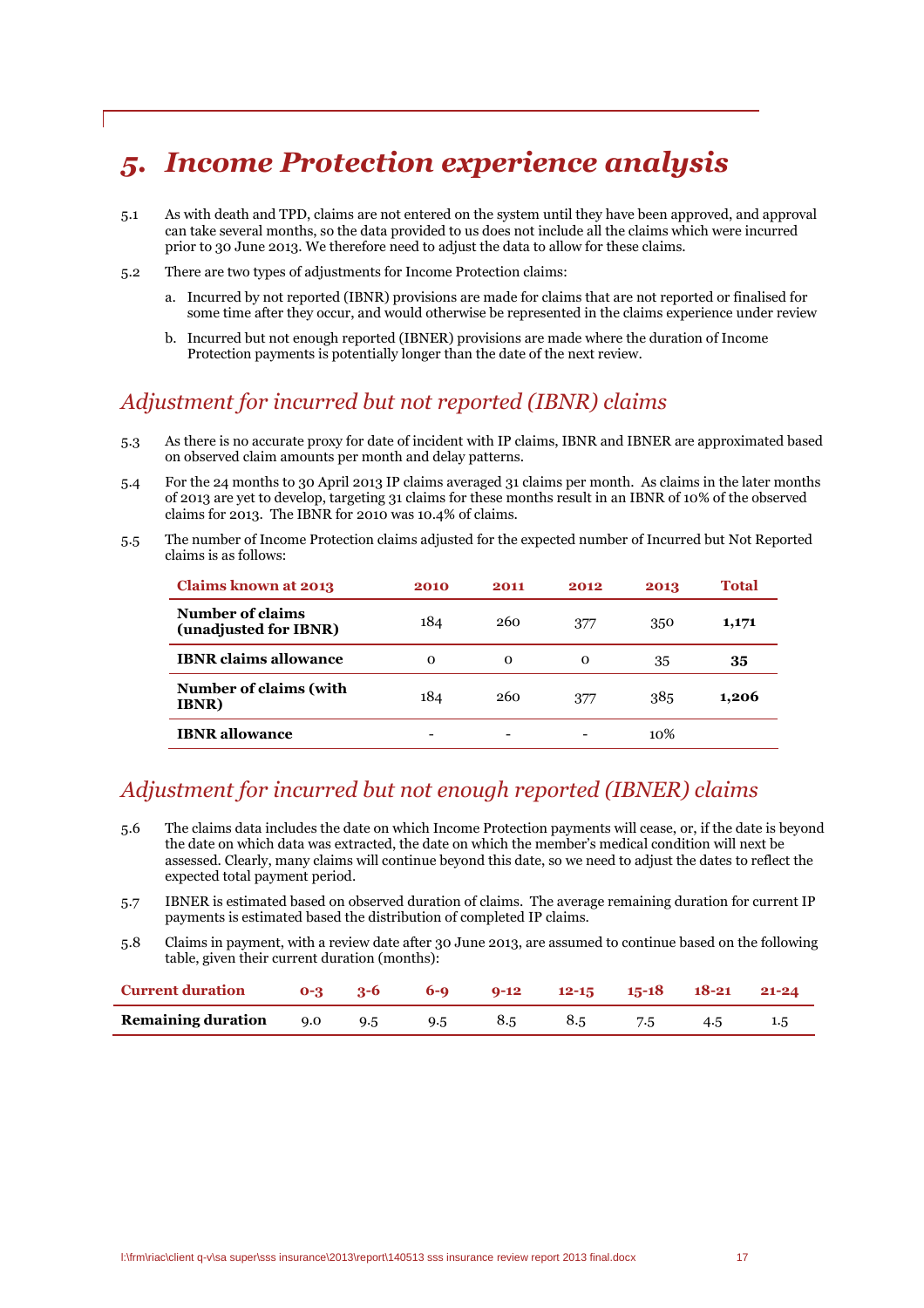5.9 IBNR and IBNER allowance equates to 77% of claims for 2013 and 8% for 2012. That is, \$5.6 million, up from \$2.4 million in 2010, as detailed below.

| Claims know at $2013$ (\$'000)                   | 2010  | 2011  | 2012  | 2013   | Total  |
|--------------------------------------------------|-------|-------|-------|--------|--------|
| <b>Amount of claims</b><br>(unadjusted for IBNR) | 5,023 | 6,153 | 8,739 | 6,266  | 26,181 |
| <b>IBNR &amp; IBNER claims</b><br>allowance      |       | 1     | 726   | 4,845  | 5,572  |
| <b>Amount of claims</b><br>(with IBNR & IBNER)   | 5,023 | 6,154 | 9,465 | 11,111 | 31,753 |
| <b>IBNR and IBNER allowance</b>                  |       | $0\%$ | 8%    | 77%    |        |

- 5.10 The actual IBNR and IBNER could still be higher than \$5.6 million based on past experience. We have maintained an underestimation reserve of 50% of IBNR and IBNER (\$2.8 million for 2013).
- 5.11 The number of claims and amount of claims following this point in the report include the IBNR and IBNER allowances (unless advised otherwise).

### *Claims experience by number of claims*

l,

5.12 The charts below shows the number of Income Protection claims by age group, after adjustment for IBNR and IBNER.



5.13 The number of claims in 2012 and 2013 is higher than 2010 and 2011, consistent with industry experience. The claim rates, as a percentage of members, from 2010 to 2013 are as followed:

|      | <b>Number</b> | $%$ of  |
|------|---------------|---------|
| Year | of claims     | members |
| 2010 | 184           | 0.35%   |
| 2011 | 260           | 0.33%   |
| 2012 | 377           | 0.47%   |
| 2013 | 385           | 0.46%   |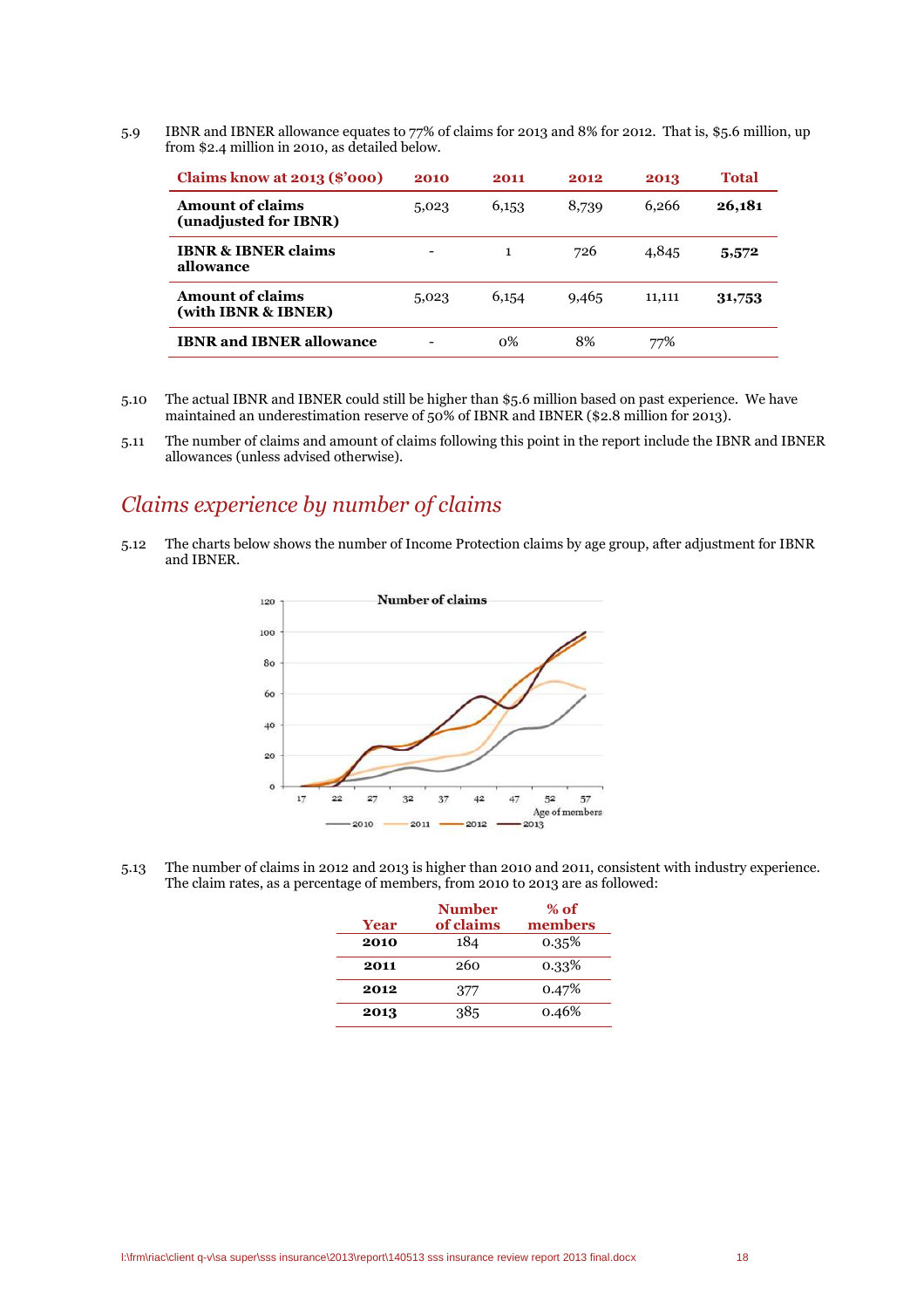5.14 The claim rates for Income Protection, based on the number of claims and the number of insured members, are shown below:



#### 5.15 By way of explanation:

- a. The solid red line shows the rate of claim for each age group, based on the number of insured members in that group.
- b. The dotted red lines show the "95% confidence interval", i.e. the true claim rates should be somewhere within the dotted lines with a 95% probability.
- c. The shaded bars in the background show the number of members in each age group. The dotted confidence intervals are narrowest where there is the most data.
- d. The solid orange line shows the actual 2007-2010 claim rate. The actual claims experience for 2007- 2010 was immaterially different from the rate observed in 2010, with allowance for IBNR.
- 5.16 A current administration project collating 7 years' claim data may provide more information on the causes of these claims.

### *Claim experience by amount of claims*

5.17 The claim rates for Income Protection, based on the amount of claims and the salary of insured members, are shown below relative to the current premium level of 0.2% of salary:



5.18 The overall amount of claims was 0.16% of salary for 2010-2013, with claims significantly increasing in 2012 and 2013, due to the increase in the number of claims highlighted above.

|                                            | 2007-10  | 2010     | 2011  | 2012  | 2013     |
|--------------------------------------------|----------|----------|-------|-------|----------|
| Amount of claims as % of<br>salary insured | $0.10\%$ | $0.11\%$ | 0.13% | 0.19% | $0.20\%$ |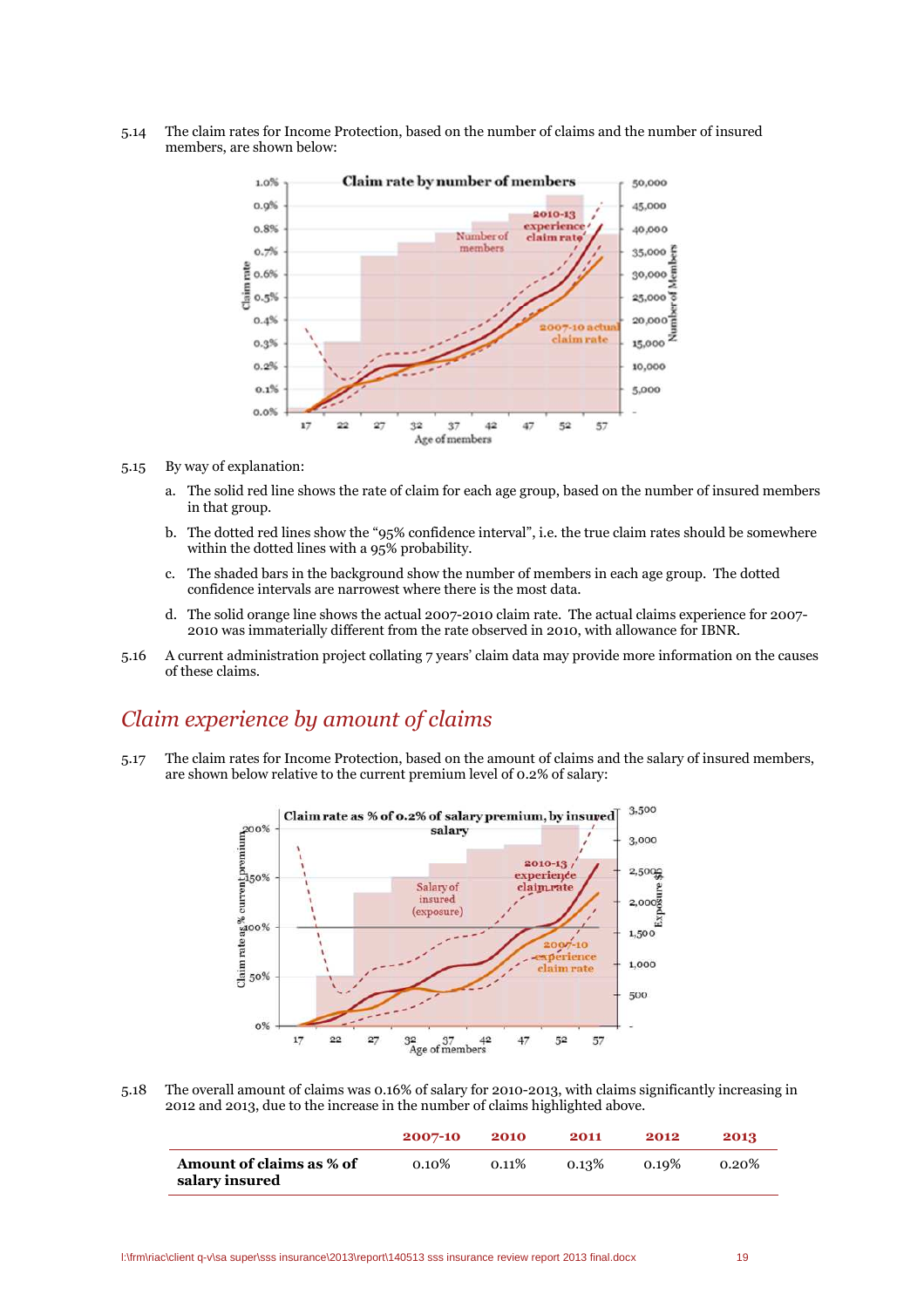- 5.19 The IP experience is less relevant up to 2010 as this is prior to Income Protection becoming default and the maximum payment period increasing.
- 5.20 There was a significant increase in claims for 35-45 year olds in 2012 and 2013, and 25-30 year olds in 2013, as shown in the green shaded area below.



5.21 The increase in IP claims is consistent with industry experience.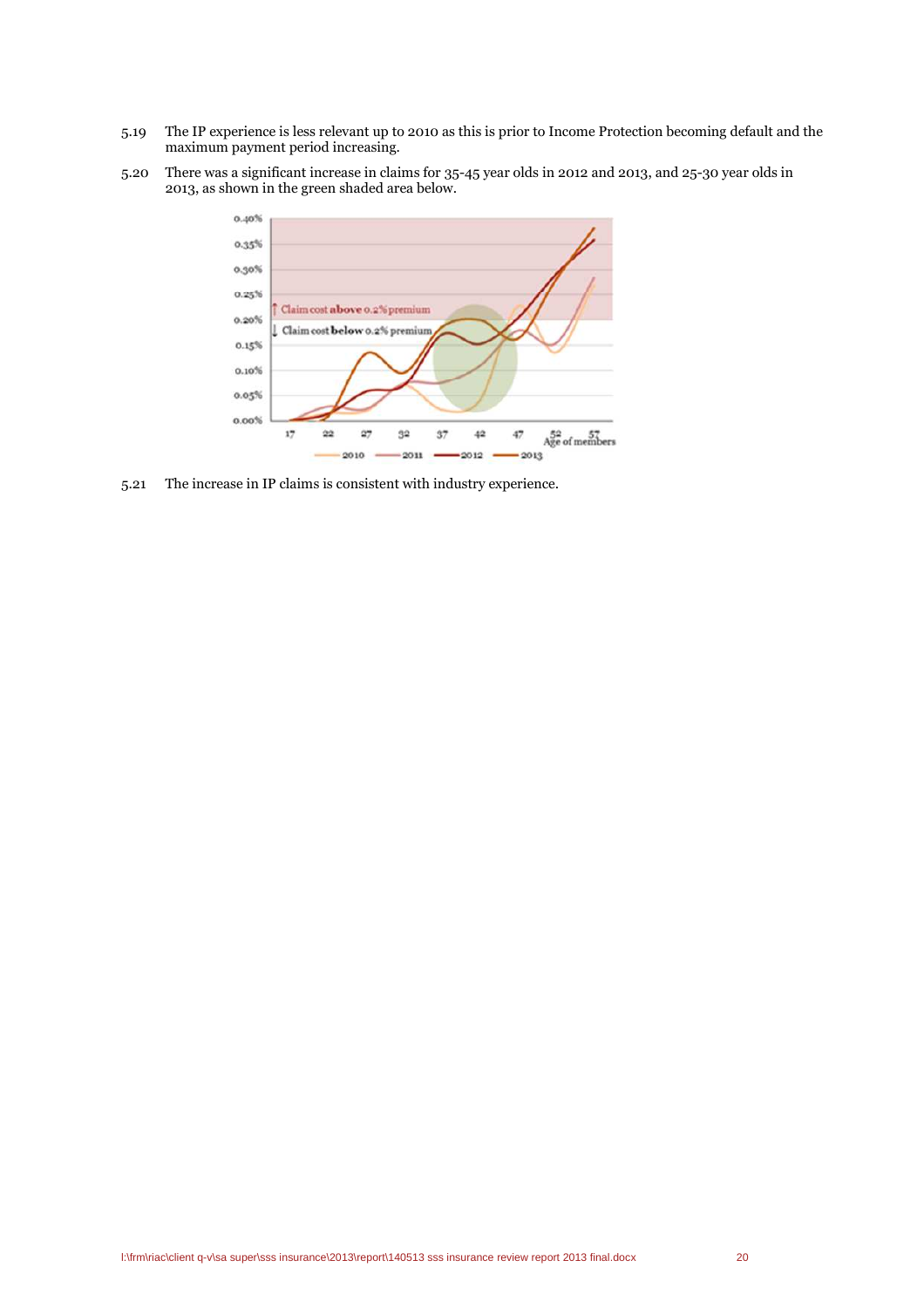# *6. Profitability*

### *Profitability of Death and TPD insurance*

#### *Industry Experience*

- 6.1 TPD claims are increasing across the industry. This is compounded with an increasing presence of legal firms in claims.
- 6.2 Previous claim experience may reflect apathy of members and may not be the case in the future.
- 6.3 Super SA claims cost of 0.10% of sum insured for 2007-13 is lower than comparable funds.
- 6.4 Indicative industry rates for comparable schemes are at least 5-15% higher based on published premium rates and allowing for a 30% margin for administration profit in the rates.
- 6.5 We have estimated the profitability of death and TPD rates as follows.

#### *Expected cost of death and TPD claims*

- 6.6 The current premium for one unit of Standard death and TPD insurance cover is \$1 per week.
- 6.7 Based on Super SA claims experience, the expected cost of claims and expenses would generally be below \$1.00 per unit (approximately \$0.93) for all members.
- 6.8 Based on indicative industry rates, the expected cost of claims and expenses would be at least \$1.00, as shown in the graph below.



#### *Standard cover*

6.9 The current premium is \$1 per unit per week for Standard cover, however this is subsidised to \$0.75 per unit per week from insurance reserves.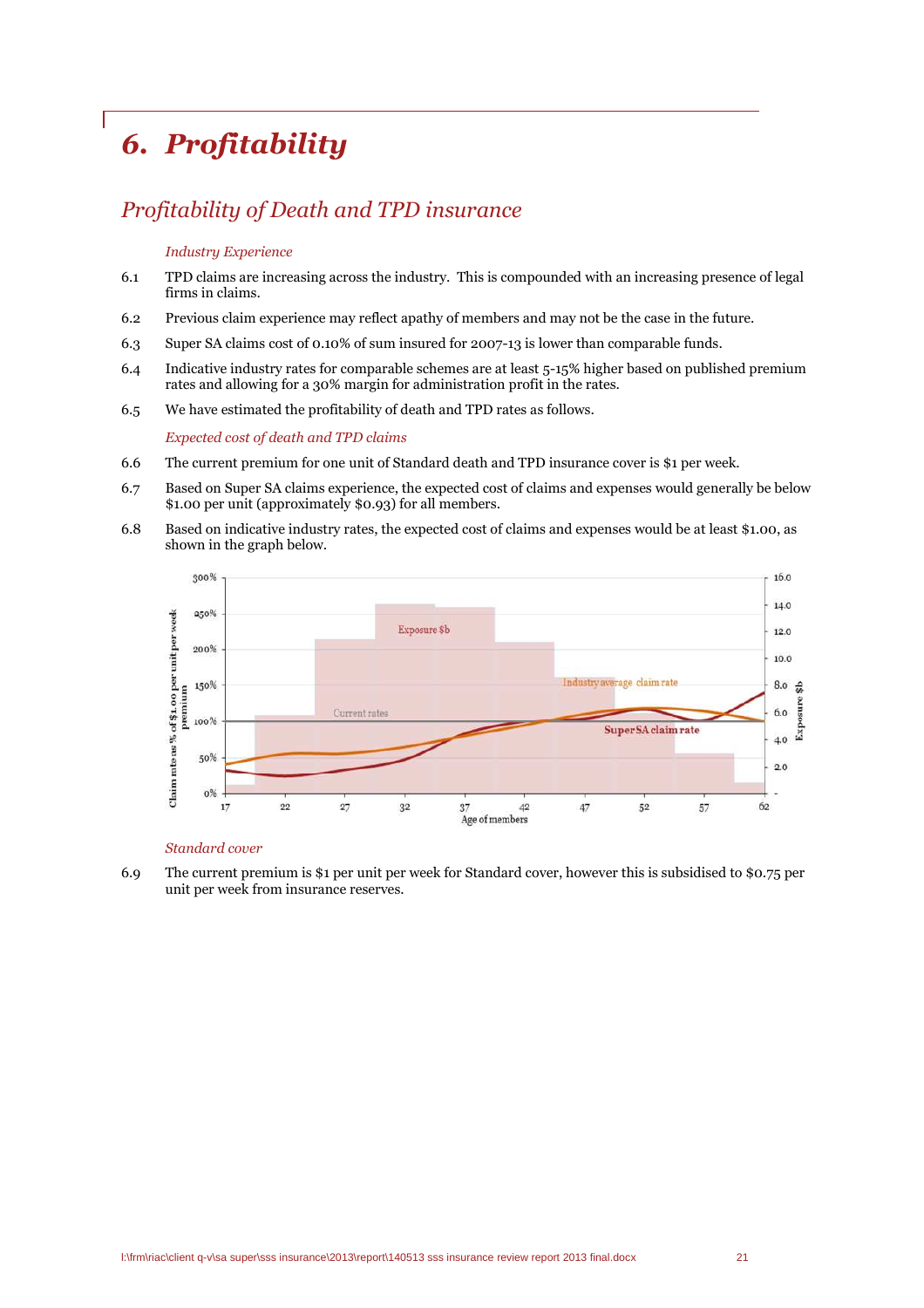6.10 The table below illustrates that the current subsidised premium of \$0.75 per unit per week remains sustainable given reserves.

| <b>Expected Values</b>                  | <b>2013 cover</b><br>at $$0.75/wk$<br>$(\$'000)$ | <b>2013 cover</b><br>at $$1.00/wk$<br>$(\$'000)$ | <b>Difference</b> |
|-----------------------------------------|--------------------------------------------------|--------------------------------------------------|-------------------|
| Default Premiums <sup>1</sup>           | 6,616                                            | 8,821                                            | 2,205             |
| Voluntary Premiums <sup>2</sup>         | 3,389                                            | 4,518                                            | 1,129             |
| <b>Total Standard Cover</b><br>Premiums | 10,004                                           | 13,339                                           | 3,335             |
| <b>Expected claims</b>                  | $(11,875)$ to $(12,400)$                         | $(11,875)$ to $(12,400)$                         |                   |
| Expenses <sup>5</sup>                   | (567)                                            | (567)                                            | -                 |
| Premiums minus<br><b>payments</b>       | $(2,438)$ to $(2,963)$                           | 897 to 372                                       |                   |

<sup>1</sup> Based on 169,633 units for members with 1 and 2 units and Police and Ambulance members with 6 units

 $2^{2}$  Based on 86,888 units, of which 45,964 are in excess of 2 units

<sup>3</sup> Expected claims based on 2007 – 2013 observed claim rate for Super SA and 2013 exposure

<sup>4</sup> Expected claims based on industry claim rate and 2013 exposure

<sup>5</sup> Estimated as Insurance Administration Fees from accounts (\$1.2m for 2013), death & TPD payments being 50% of total payments for 2013 and 94% of members having standard cover

- 6.11 The cost of standard cover remains at around \$1 per week per unit when we factor in industry experience.
- 6.12 The premium subsidy from reserves for \$0.75 per unit per week is approximately \$3.3 million per annum. This is made up of:
	- a. \$2.2 million for default cover
	- b. \$0.5 million for the first two voluntary cover units
	- c. \$0.6 million for voluntary cover units over 2 units
- 6.13 Given free reserves of \$34 million, (see Reserves section below) the premium subsidy is sustainable; however the Board may wish to consider the equity of subsiding voluntary cover.

#### *Fixed cover*

- 6.14 Fixed cover for a fixed premium is not industry standard.
- 6.15 The table below shows expected premiums currently exceed expected claims and expenses. However, premiums will remain fixed whereas expected claims will increase as the fixed cover members age.
- 6.16 The excess premium should be considered as a contribution to reserves, as claims likely to exceed premiums in the future.

| <b>Fixed Cover Members</b>     | $\boldsymbol{3}^{\prime}$ 000 |
|--------------------------------|-------------------------------|
| <b>Expected Premiums</b>       | 4,337                         |
| Expected claims <sup>1</sup>   | $(3,819)^2$ to $(3,816)^3$    |
| Expenses <sup>4</sup>          | (33)                          |
| <b>Premiums minus payments</b> | 485 to 488                    |

<sup>1</sup> Based on 39,125 units

 $2$  Expected claims based on 2007 – 2013 observed claim rate for Super SA and 2013 exposure

<sup>3</sup> Expected claims based on industry claim rate and 2013 exposure

<sup>4</sup> Estimated as Insurance Administration Fees from accounts (\$1.2m for 2013), death & TPD payments being 50% of total payments for 2013 and 6% of members having fixed cover.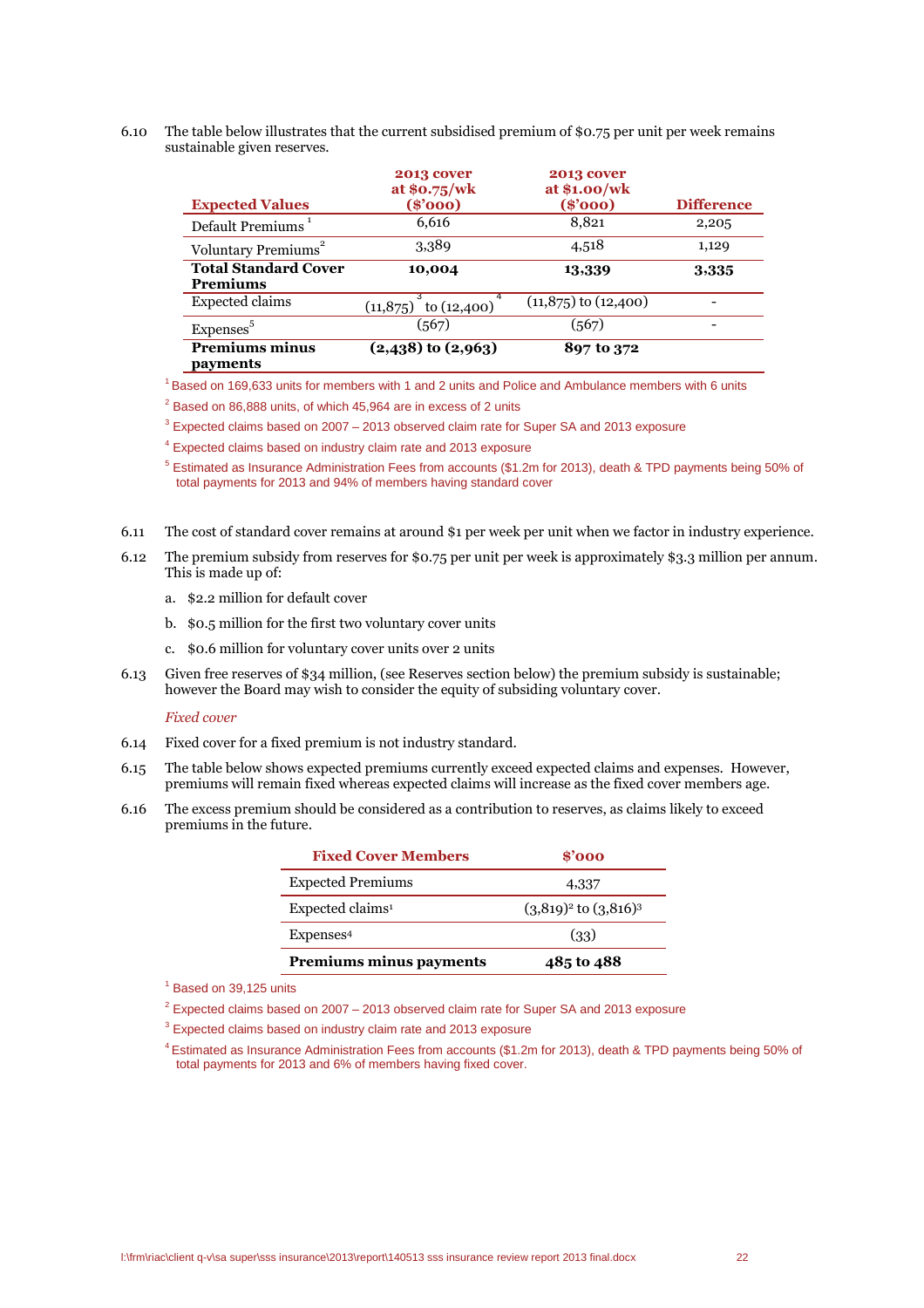### *Profitability of Income Protection insurance*

- 6.17 The current premium for Income Protection is 0.20% of salary. For 2012 and 2013, the claims experience was shown to be approaching this breakeven point (i.e. claim rate is nearing 0.20%).
- 6.18 The expected profitability of Income Protection is therefore nil if claims were to continue at the observed rates.
- 6.19 When administration expenses are factored in (estimated at \$0.6 million based on \$1.2 million Administration Fee for 2013 from accounts and Income Protection payments being 50% of total payments for 2013) costs may exceed premiums going forward, potentially requiring a subsidy from reserves if current premium rates are maintained.
- 6.20 Furthermore, income protection claims are increasing across the industry. The possibility of increases in Income Protection claims for Super SA is allowed for in the reserves as an underestimation allowance of 50% of IBNR and IBNER estimates.

|                                   | <b>Based on 2010-</b><br>13 claim rates | <b>Based on 2013</b><br>claim rates |
|-----------------------------------|-----------------------------------------|-------------------------------------|
| <b>Expected premiums</b>          | 10,920                                  | 10,920                              |
| <b>Expected claims</b>            | (8,807)                                 | (11, 111)                           |
| <b>Expenses</b>                   | (600)                                   | (600)                               |
| <b>Premiums minus</b><br>payments | 1,513                                   | (791)                               |

6.21 The claim rate for 2013 matches the current premium (0.20% of salary). With an allowance for expenses, the cost is expected to increase to 0.21% of salary, with a trend to further increases.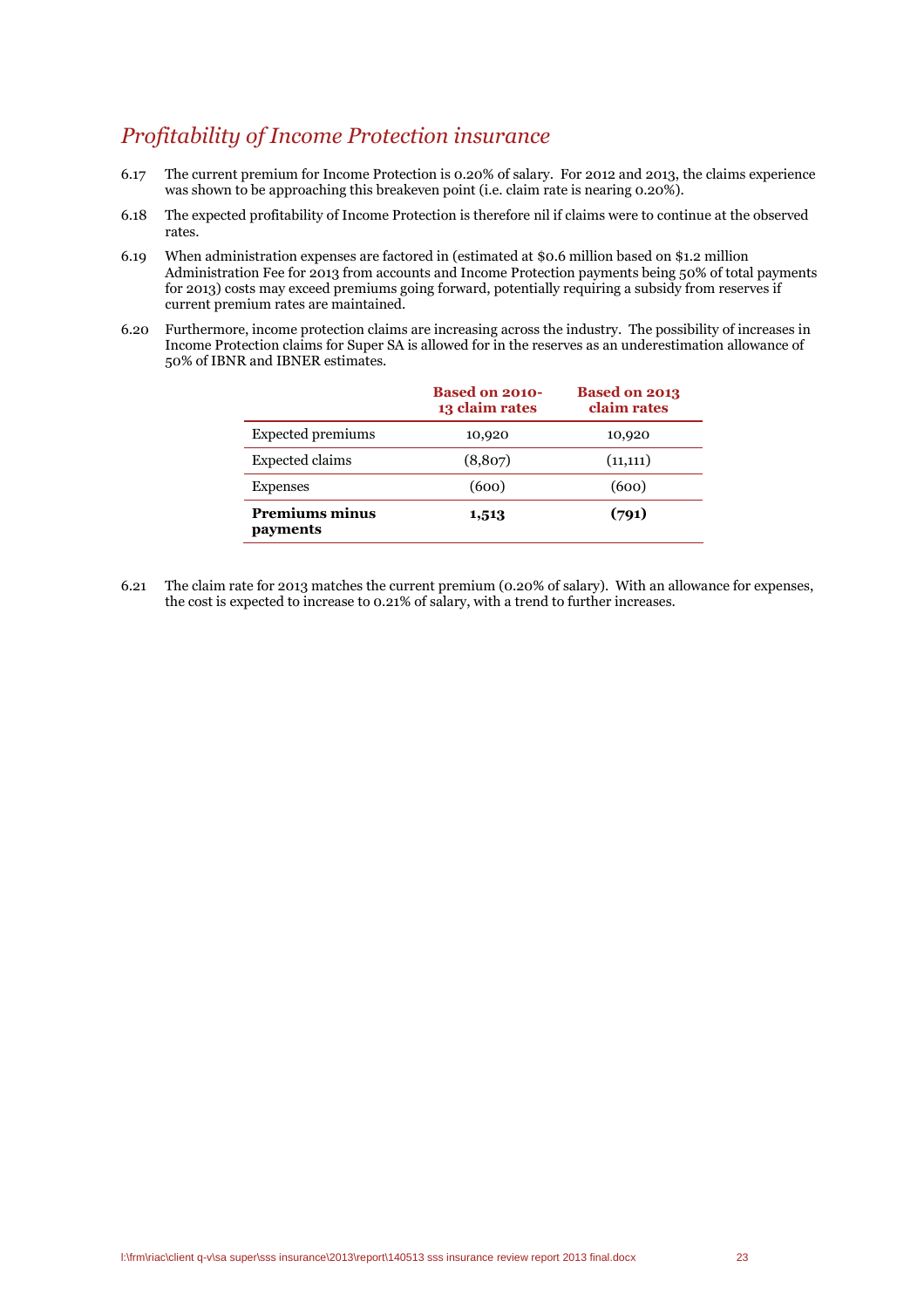# *7. Reserves*

7.1 The Triple S scheme needs to hold reserves because it has no recourse to the employer. We propose that they be as follows.

### *Prudential reserve*

7.2 A prudential reserve may include an allowance for normal statistical fluctuations in claims from time to time, underestimation of outstanding claims, and protection against exceptional events.

#### **IBNR and IBNER reserve for claims not finalised**

7.3 Our analysis has showed that some claims are not finalised, or even reported, for quite some time after they are incurred. A provision needs to be made in the Scheme accounts for these claims.

*Death and TPD*

- 7.4 The previous investigation recommended holding a provision of 32% of annual premiums for death and TPD claims.
- 7.5 Adjusting for the increase in the IBNR factor, and the approach to IBNR outlined earlier in this report, we have calculated a provision of 59% of annual premiums.
- 7.6 This amounts to \$8.5 million at 30 June 2013 (\$3.4 million at 30 June 2010).
- 7.7 In addition, we have made an allowance for pending claims expected to be approved and declined claims that may be approved on appeal in proportion to observed rates. This amounts to \$4.5 million at 30 June 2013.
- 7.8 In total, the reserve for additional expected claims relating to the investigation period is \$13.0 million as at 30 June 2013.

*Income Protection*

- 7.9 Income Protection requires a reserve not only for claims which have not been reported, but also for continuing payments for current claims.
- 7.10 Based on the approach outlined in this report, we estimate this at about 51% of annual premiums for IBNR and IBNER.
- 7.11 This amounts to \$5.6 million at 30 June 2013 (\$2.4 million at 30 June 2010).

*Underestimation of existing claims*

- 7.12 The IBNR and IBNER are estimates based on a number of factors including industry knowledge and observed experience however there is a risk that these estimates may be underestimated.
- 7.13 Consistent with the previous review, we recommend holding a reserve of 50% of the estimated outstanding claims (IBNER and IBNR), the reason being:
	- a. Observed margins are approximately 20% to 30% in the industry
	- b. 2010's IBNR and IBNER estimation were underestimated
	- c. Advice from Super SA around changes to claim management processes means delay experience may still be arising and not completely represented in the data.
- 7.14 The underestimation reserve amounts to \$7.1 million in 2013 (\$2.9 million at 30 June 2010).
- 7.15 We have included this reserve with the reserve for IBNR and IBNER, in the table which follows this analysis.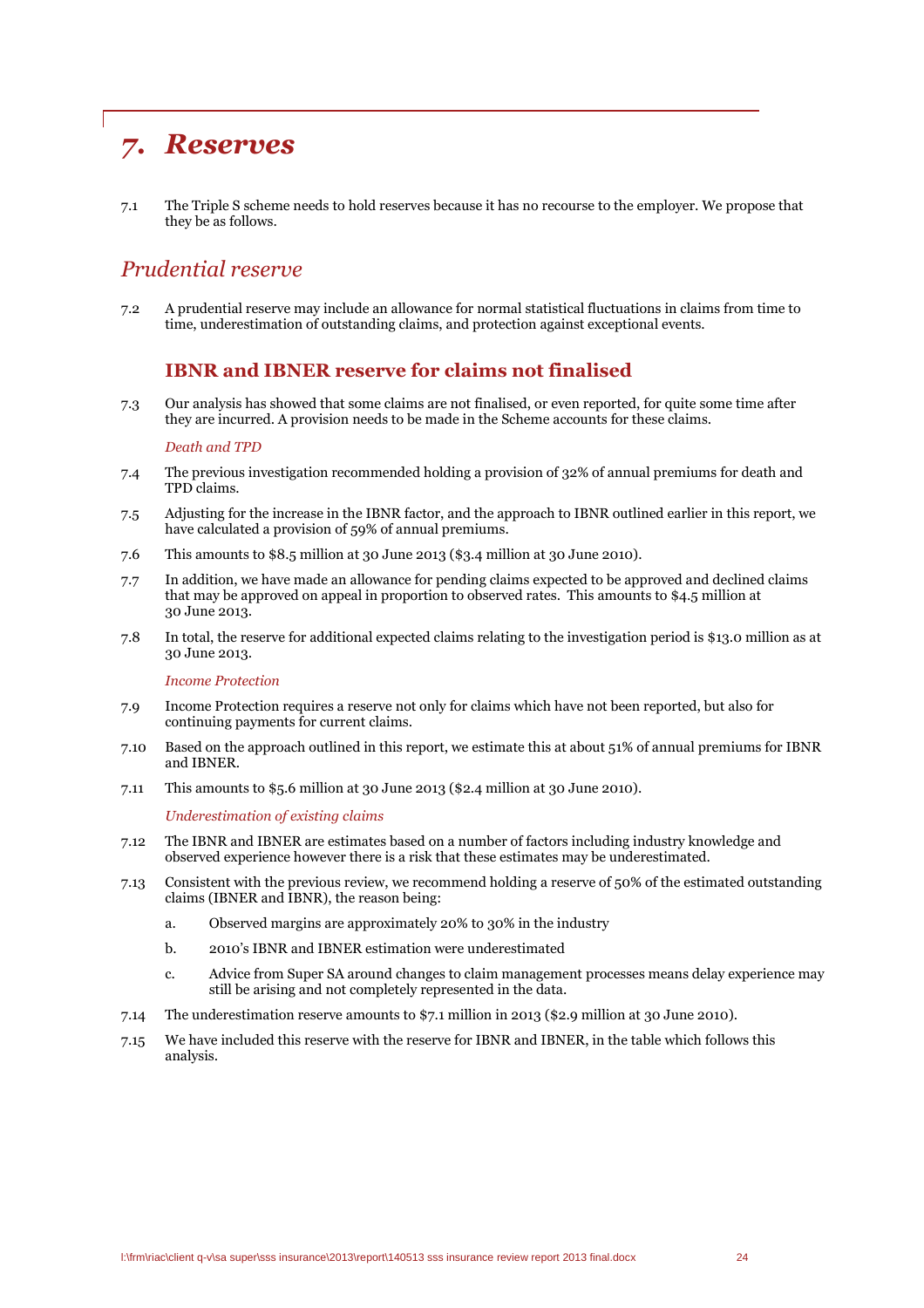#### **Fluctuation reserve**

7.16 We estimate the random statistical variation in claim amounts for a fund of this size for Death & TPD and Income Protection combined, which is based on additional cost arising if claims experience is two standard deviation from the observed rate of claim. This gives claim costs at 95% level of confidence. We recommend a statistical fluctuation reserve remain unchanged from 30 June 2010 at \$10 million at 30 June 2013.

#### **Fixed cover reserve**

- 7.17 Fixed premium is currently operating at a profit but as members age and premiums stay fixed, claims are expected to increase above the level of premiums.
- 7.18 Estimation of the reserve to be held in respect of this cohort of members has been based on the expected profit and loss assuming average claim rates will continue at current levels for 5 to 10 years. Based on this, we recommend introducing a reserve for fixed cover members of \$10 million.

#### *Self-insurance reserve*

7.19 Certain additional reserves are needed for the Triple S scheme because it is a self-insurance scheme.

#### **Asset resilience reserve**

- 7.20 The insurance reserve is substantially invested in equity and property assets, whose value can fluctuate substantially. We suggest that it would be prudent to allow for this by holding an asset resilience reserve which approximates the amount by which the Prudential Reserves could fall. This ensures that the true value of the insurance reserve is not overstated, even when market values fall.
- 7.21 We propose setting the resilience reserve at 15% of the prudential reserves in line with the approach in 2010. This results in a reserve of \$6.8 million at 30 June 2013 (based on prudential reserves of \$45.7 million). This is higher than the asset resilience reserve at 30 June 2010 (\$1.3 million), due to the increase in the IBNR & IBNER reserves, and the inclusion of the statistical fluctuation and fixed cover reserves.

#### **Contingency reserves**

- 7.22 The main risk is from exceptional events which can incur large numbers of claims, such as a hospital epidemic, terrorism, or judicial risk (e.g. misinforming members about their benefits). Such rare events are extremely difficult to quantify.
- 7.23 On the one hand, Triple S is self-insured, and must meet its own claims unless it can obtain financial support from government. It may be prudent for the Board to hold substantial reserves to mitigate this risk. The difficulty is in quantifying the level of protection, and the corresponding reserve required to meet it.
- 7.24 On the other hand, reserves are financed completely from insurance premiums paid by Triple S members, and it would be unfair to those members to hold excessive reserves that had very little chance of being required.
- 7.25 The Board needs to balance these two potentially conflicting interests, but the difficulty of quantifying the level of protection means this has to be a matter of judgement rather than actuarial calculation.
- 7.26 As things stand now, Triple S has an insurance reserve of \$132.2 million at 30 June 2013, which is some \$79.7 million in excess of the reserves required for prudential and asset resilience reserves. This would pay for over 600 excess insurance claims.
- 7.27 The Board has previously considered this risk, and decided that the worst case would be a catastrophe affecting the buildings in which most Government employees work. The potential cost was estimated at \$40 million in 2010. This equates to an event which affects 260 employees, assuming 130 (half) are death claims and 130 are Income Protection claims paid for 2 years followed by 130 TPD claims.
- 7.28 Based on current claim amounts, the contingency reserve would increase from \$40 million in 2010 to \$45.5 million as at 30 June 2013.
- 7.29 It is extremely difficult to set a contingency reserve because, by their nature, catastrophes are unexpected and can occur in many different ways. However, we believe that a reserve at this level provides a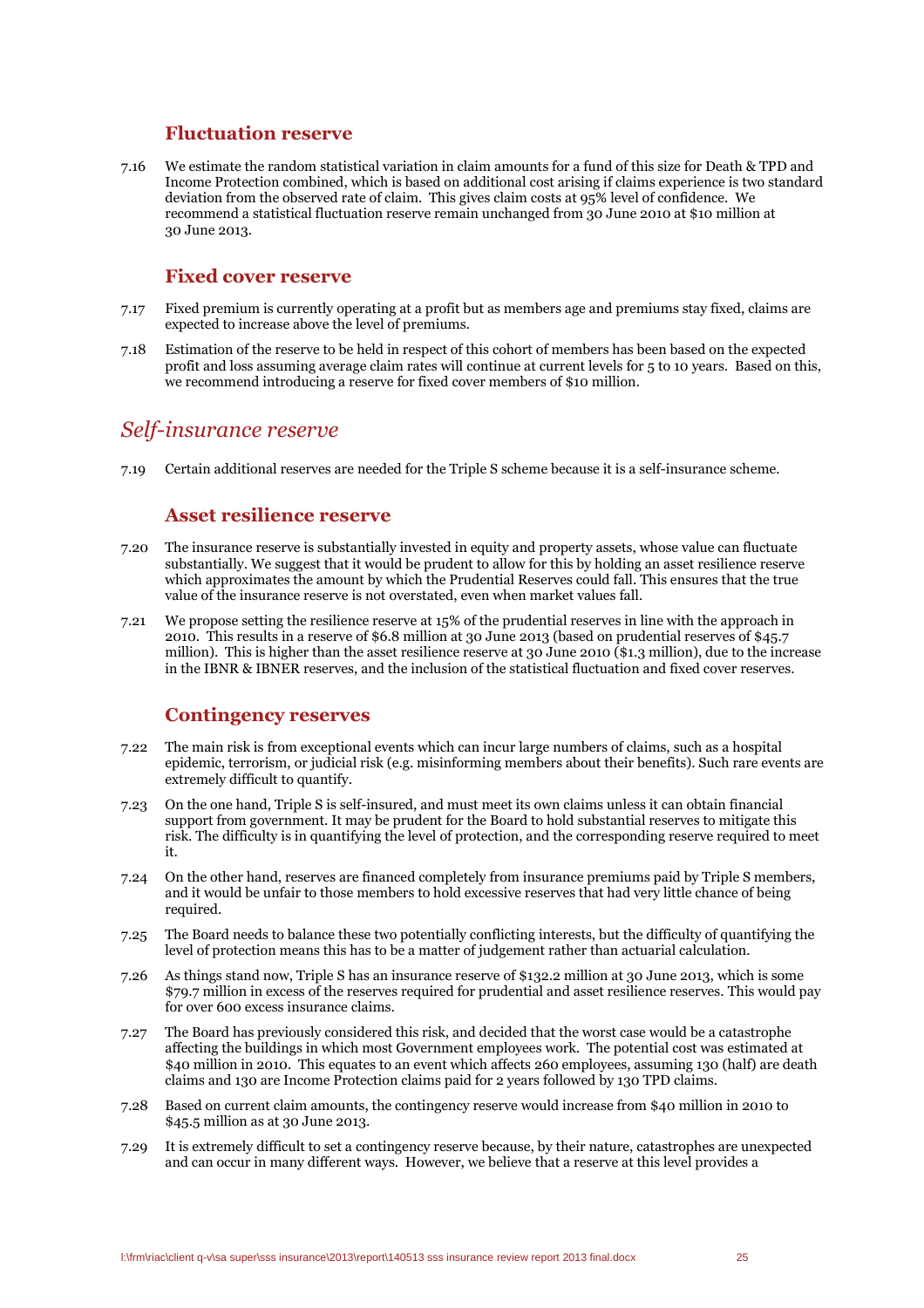reasonable compromise between the interests of safeguarding Triple S and the interest of providing low cost insurance to members and therefore would be applicable for at least the next three years.

#### *Reserve allocation*

7.30 The existing insurance reserve of \$132.2 million at 30 June 2013 has been notionally split based on the Super SA accounts. If we allow for the reserves above, then we have the following:

| \$ million                                     | <b>Death and</b><br><b>TPD</b> | <b>Income</b><br><b>Protection</b> | <b>Total at</b><br>30/06/13 | <b>Total at</b><br>30/6/10 |
|------------------------------------------------|--------------------------------|------------------------------------|-----------------------------|----------------------------|
| Insurance reserve <sup>1</sup>                 | 108.3                          | 23.9                               | 132.2                       | 93.4                       |
| <b>Prudential Reserves</b>                     |                                |                                    |                             |                            |
| <b>IBNR &amp; IBNER<sup>2</sup></b>            | (17.3)                         | (8.4)                              | (25.7)                      | (8.7)                      |
| <b>Fluctuation reserve</b>                     | (5.0)                          | (5.0)                              | (10.0)                      | (10.0)                     |
| <b>Fixed Cover Reserve<sup>3</sup></b>         | (10.0)                         | 0.0                                | (10.0)                      |                            |
| <b>Total Prudential Reserves</b>               | (32.3)                         | (13.4)                             | (45.7)                      | (18.7)                     |
| <b>Self-insurance Reserves</b>                 |                                |                                    |                             |                            |
| Asset resilience reserve                       | (4.8)                          | (2.0)                              | (6.8)                       | (1.3)                      |
| Contingency reserve                            | (26.0)                         | (19.5)                             | (45.5)                      | (40.0)                     |
| <b>Total Self Insurance</b><br><b>Reserves</b> | (30.8)                         | (21.5)                             | (52.3)                      | (41.3)                     |
| <b>Expected 'free reserves'</b>                | 45.2                           | (11.0)                             | 34.2                        | 33.4                       |
| <b>Ongoing Subsidy</b>                         |                                |                                    |                             |                            |
| Standard default cover                         | (2.2)                          |                                    | (2.2)                       |                            |
| Voluntary cover                                | (1.1)                          |                                    | (1.1)                       |                            |
| <b>Total subsidy</b>                           | (3.3)                          |                                    | (3.3)                       | (3.1)                      |

<sup>1</sup> Insurance reserve of \$132.2m notionally allocated to Death and TPD and Income Protection based Triple S accounts.

<sup>2</sup> Includes allowance for underestimation of IBNR & IBNR at 50%.

<sup>3</sup> Estimated based on current member cohort.

7.31 This shows that 'free reserves' have increased since 2010 even after allowing for the increase of prudential and self-insurance reserves. This is mainly due to good investment returns, which were 9.5% per annum from 30 June 2010 to 30 June 2013.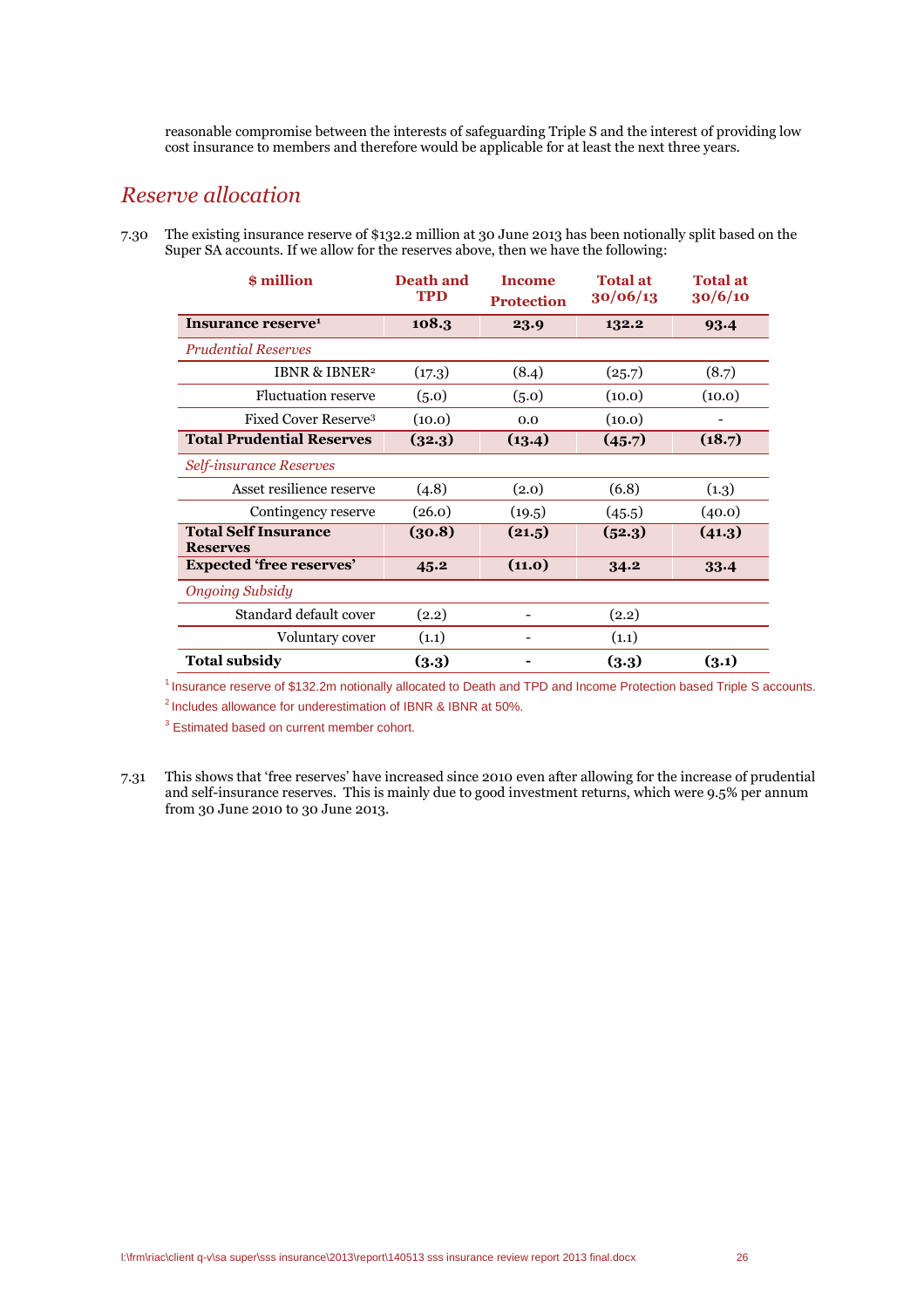# *8. Reliance and limitations*

- 8.1 Our work has been conducted for the sole use and benefit of the Department of Treasury and Finance of South Australia (the Department) in reviewing the insurance arrangements of Triple S, and for no other purpose. No third party may use or rely on our work for any purpose.
- 8.2 Unless required by law or by the terms of our engagement letter, no copy of or extract from this report is to be distributed to third parties without our prior written consent. We may at our discretion, grant or withhold our consent or grant our consent subject to conditions.
- 8.3 No oral or written reference to the content of this report may be made by the Department to any third parties without our prior written consent. We may, at our discretion grant or withhold our consent or grant it subject to conditions.
- 8.4 Our responsibilities and liabilities are to the Department in the context of the use of our report for the purpose set out above. We do not accept any liability or responsibility in relation to the use of our report for any other purpose.
- 8.5 This report must be read in its entirety. Individual sections of this report could be misleading if considered in isolation from each other.
- 8.6 All reasonable care has been taken to provide data that is accurate. However, we have relied on a range of external sources for data. As a result, we are unable to guarantee the accuracy of the data contained in this report.
- 8.7 The advice contained in this report is based on the circumstances of the Department as a whole. It does not take into account the specific circumstances of any individual.
- 8.8 Past performance is no guarantee of future performance and investment markets are volatile. PricewaterhouseCoopers Securities Ltd does not guarantee that any specific level of returns will be achieved.
- 8.9 We are not presently aware of any circumstances that, in our view, would constitute a conflict of interest or would impair our ability to provide objective assistance during our engagement.
- 8.10 We will notify you if a conflict of interest arises during this engagement. On notification of a conflict of interest we will discuss with you our continued involvement in this engagement and/or appropriate additional procedures to preserve confidentiality and to ensure independence of advice.
- 8.11 We receive remuneration from the Department only, as detailed in our engagement letter.
- 8.12 PricewaterhouseCoopers Securities Limited, its authorised representative(s) and their associates will not receive any remuneration, commissions and benefits that might reasonably be expected to be or have been capable of influencing the representative in providing this advice.
- 8.13 PricewaterhouseCoopers Securities Limited, its authorised representative(s) and their associates do not receive any remuneration, commissions and benefits relating to referrals.
- 8.14 We have identified in the body of our report any advice that, to our knowledge, is based on incomplete and/or inaccurate information (if applicable).
- 8.15 We are not aware of any interests, associations and relationships between PricewaterhouseCoopers Securities Limited, the authorised representative(s) and other parties which may influence the advice given. If we become aware of any, then we will notify you immediately.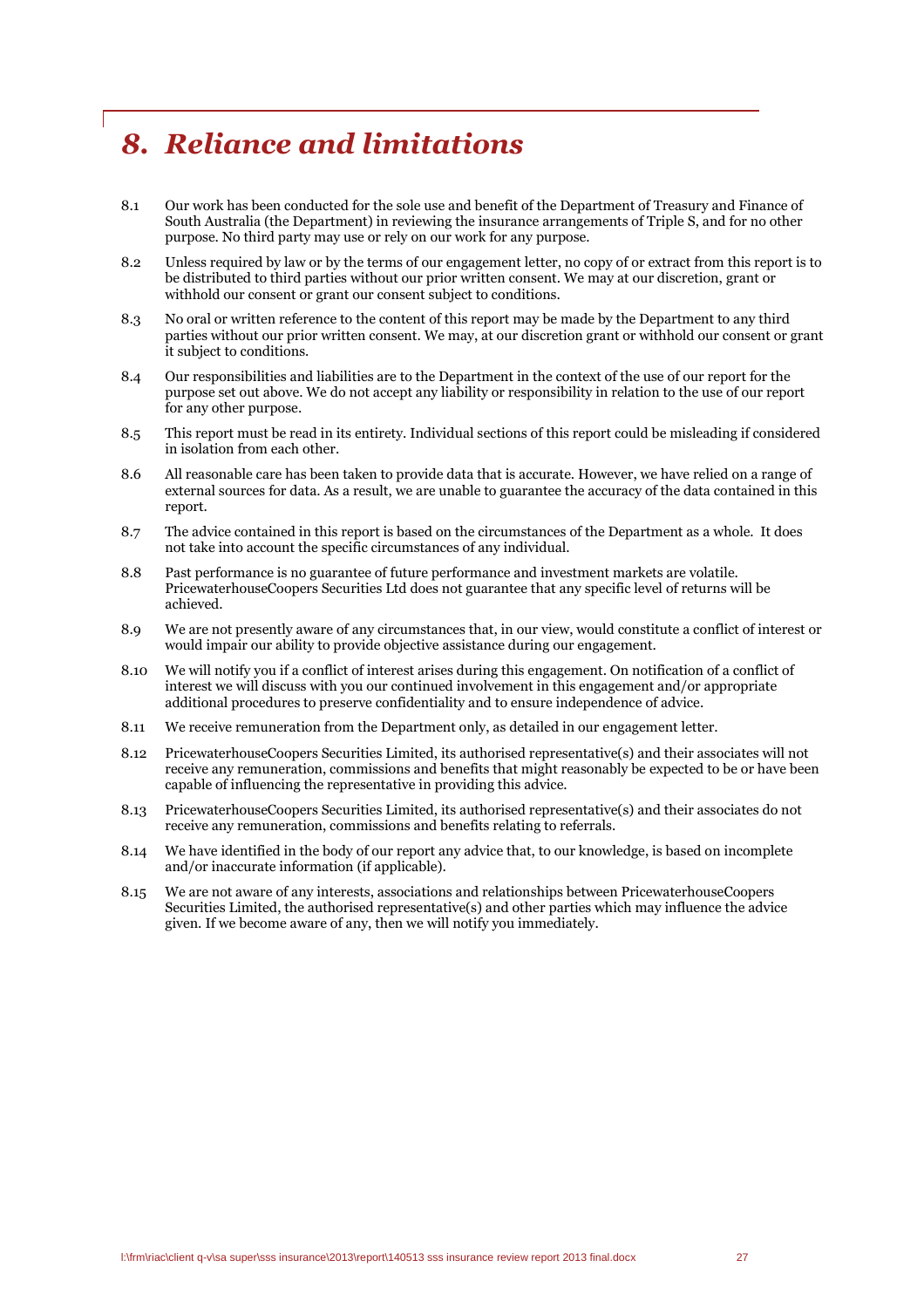# *Appendix A: Extract from Southern State Superannuation Act 2009*

### *Schedule 1 Part 5, Clause 8—Repeal of Act*

A.1 The Southern State Superannuation Act 1994 is repealed.

### *Section 17—Report as to cost and funding of insurance benefits*

- A.2 The Minister must obtain a report on the cost and funding of insurance benefits (including disability pensions) provided through the scheme within 12 months after 30 June 2010 and thereafter within 12 months after the end of each triennium following that date.
- A.3 Each report must be prepared by an actuary (not being a member of the Board) appointed by the Minister and must report on:
	- a. the cost of insurance benefits
	- b. the extent to which premiums paid by members and held by the Board are sufficient to meet the scheme's anticipated insurance liabilities

at the time of the report and in the foreseeable future.

A.4 The Minister must, within 6 sitting days after receiving a report under this section, have copies of the report laid before both Houses of Parliament.

### *Section 22—Insurance benefits*

- A.5 The following is to be provided through the Triple S scheme on terms and conditions prescribed by regulation:
	- a. invalidity insurance, death insurance and income protection for members
	- b. death insurance for spouse members.
- A.6 Invalidity or death insurance may also be provided through the scheme for other persons on terms and conditions prescribed by regulation.
- A.7 Regulations made for the purposes of this section:
	- a. may provide
		- i) for different amounts of invalidity or death insurance depending on a person's age or occupation, or whether the person was employed on a full time, part time or casual basis, or on any other relevant factor; and
		- ii) for annual increases in the amount of invalidity or death insurance for the benefit of persons who wish to have annual increases in their insurance; and
		- iii) for the amount of premiums to be fixed by the Board; and
	- b. may make different provision according to the various classes of members, matters or circumstances to which they are expressed to apply; and
	- c. may provide that specified members or spouse members, or members or spouse members of a specified class, cannot apply for, or are not entitled to, invalidity insurance, death insurance or income protection.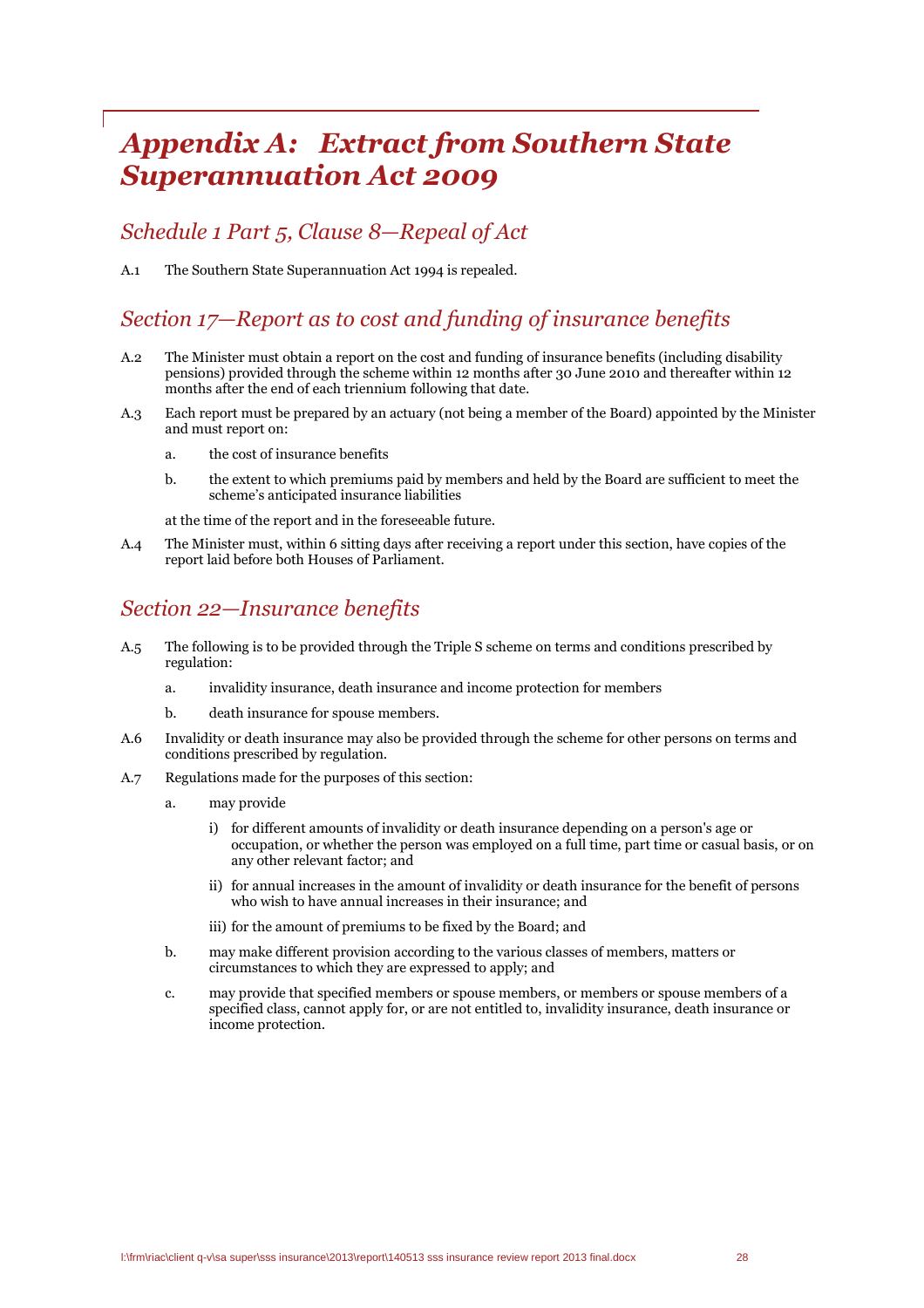# *Appendix B: IBNR calculations for Death and TPD insurance*

B.1 As noted in the body of the report, industry observed delay periods are showing approximately:

- a. 90% of claims are reported within 6 months and 98% within 12 months for death claims
- b. 50% of claims are reported within 6 months, 80% within 12 months and 90% within 24 months for TPD claims.
- B.2 Super SA experience is showing increased delay from 2007-10, and greater delays for death claims than industry.

| <b>Cumulative</b>                             | $O-3$<br>mths | $3 - 6$<br>mths | $6-9$<br>mths | $9 - 12$<br>mths | $12 - 18$<br>mths | $18 - 24$<br>mths | $24 - 36$<br>mths | $36 - 48$<br>mths |
|-----------------------------------------------|---------------|-----------------|---------------|------------------|-------------------|-------------------|-------------------|-------------------|
| 2007-10 % of claims paid<br>Death & TPD       | 55%           | 73%             | 81%           | 88%              | 92%               | 96%               | 100%              | 100%              |
| 2010-13 % of claims paid<br>Death & TPD       | 39%           | 59%             | 68%           | 76%              | 84%               | 93%               | 93%               | 100%              |
| 2010-13 % of claims paid<br><b>Death only</b> | 32%           | 62%             | 71%           | 79%              | 87%               | 95%               | 100%              | 100%              |
| 2010-13 % of claims paid<br><b>TPD</b> only   | 45%           | 56%             | 66%           | 73%              | 82%               | 90%               | 100%              | 100%              |

B.3 The effect of the IBNR on the actual number of claims and claim amounts for Death and TPD Insurance for 2010 to 2013 is shown below.

| <b>Claims known at 2013</b>               | 2010     | 2011         | 2012 | 2013 | Total |
|-------------------------------------------|----------|--------------|------|------|-------|
| Number of claims (unadjusted<br>for IBNR) | 157      | 142          | 148  | 77   | 524   |
| Potential claims <sup>(1)</sup>           | $\Omega$ | $\mathbf{o}$ | 19   | 31   | 50    |
| <b>IBNR</b> claims allowance              | $\Omega$ | 0            | 24   | 71   | 95    |
| <b>Number of claims (with IBNR)</b>       | 157      | 142          | 191  | 179  | 669   |
| <b>IBNR</b> allowance                     |          |              | 14%  | 66%  |       |

<sup>1</sup> Potential claims are claims arising from pending and declined claims at 30 June 2013, assuming 85% of all claims will be approved.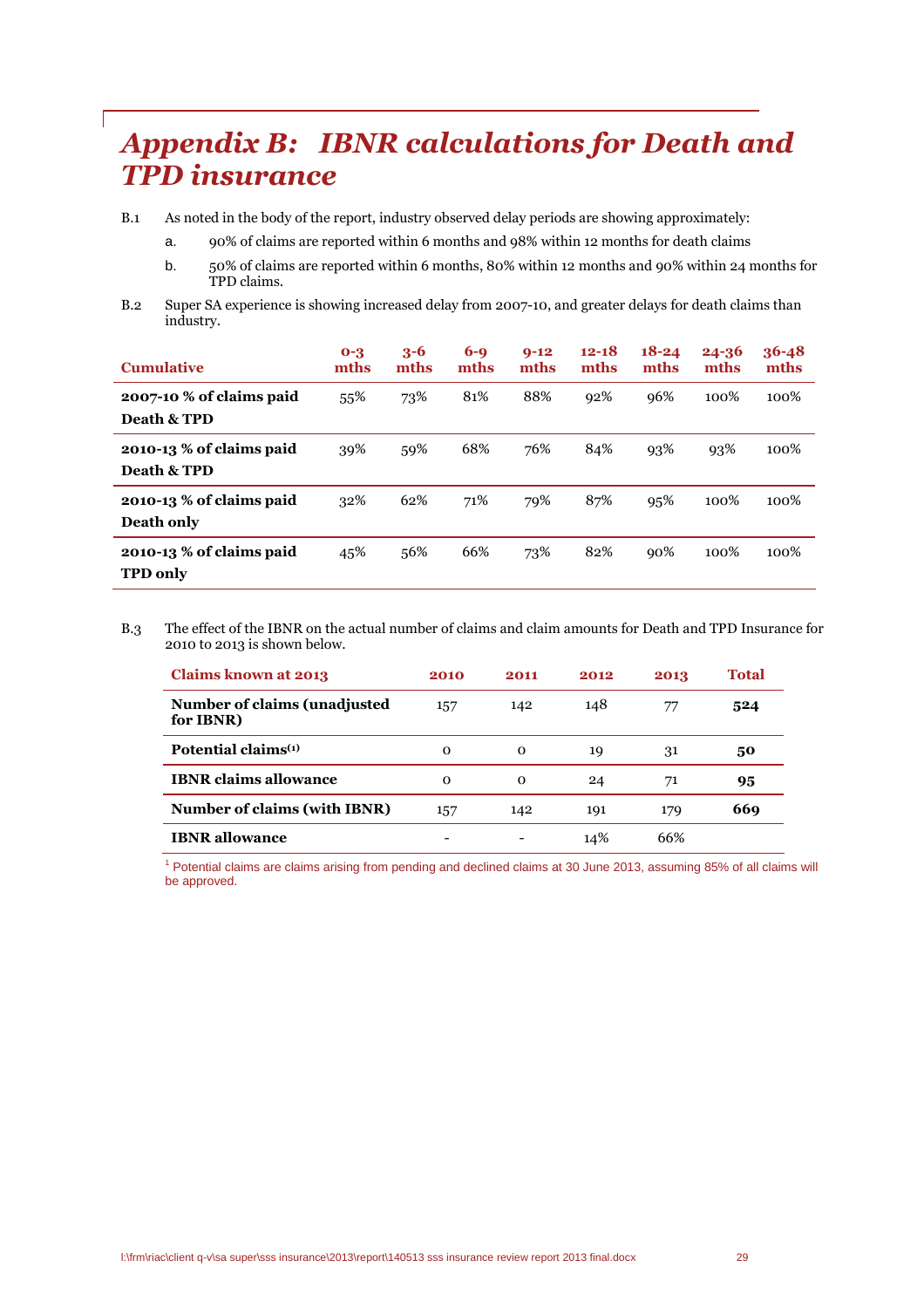# *Appendix C: Death and TPD insurance cover tables*

| <b>Age last</b><br>birthday | <b>One unit</b><br>$cover (*)$ | Premium<br>per week (\$) | <b>Age last</b><br>birthday | One unit<br>$cover (*)$ | Premium<br>per week (\$) |
|-----------------------------|--------------------------------|--------------------------|-----------------------------|-------------------------|--------------------------|
| Up to $34$                  | 75,000                         | 0.75                     | 50                          | 27,000                  | 0.75                     |
| 35                          | 72,000                         | 0.75                     | 51                          | 24,000                  | 0.75                     |
| 36                          | 69,000                         | 0.75                     | 5 <sup>2</sup>              | 22,000                  | 0.75                     |
| 37                          | 66,000                         | 0.75                     | 53                          | 20,000                  | 0.75                     |
| 38                          | 63,000                         | 0.75                     | 54                          | 18,000                  | 0.75                     |
| 39                          | 60,000                         | 0.75                     | 55                          | 16,000                  | 0.75                     |
| 40                          | 57,000                         | 0.75                     | 56                          | 14,000                  | 0.75                     |
| 41                          | 54,000                         | 0.75                     | 57                          | 12,500                  | 0.75                     |
| 42                          | 51,000                         | 0.75                     | 58                          | 11,000                  | 0.75                     |
| 43                          | 48,000                         | 0.75                     | 59                          | 10,000                  | 0.75                     |
| 44                          | 45,000                         | 0.75                     | 60                          | 9,000                   | 0.75                     |
| 45                          | 42,000                         | 0.75                     | 61                          | 8,000                   | 0.75                     |
| 46                          | 39,000                         | 0.75                     | 62                          | 7,000                   | 0.75                     |
| 47                          | 36,000                         | 0.75                     | 63                          | 6,000                   | 0.75                     |
| 48                          | 33,000                         | 0.75                     | 64                          | 5,000                   | 0.75                     |
| 49                          | 30,000                         | 0.75                     | $65+$                       | Not offered             | Not offered              |

C.1 The table below shows the current standard cover.

 $\overline{\phantom{a}}$